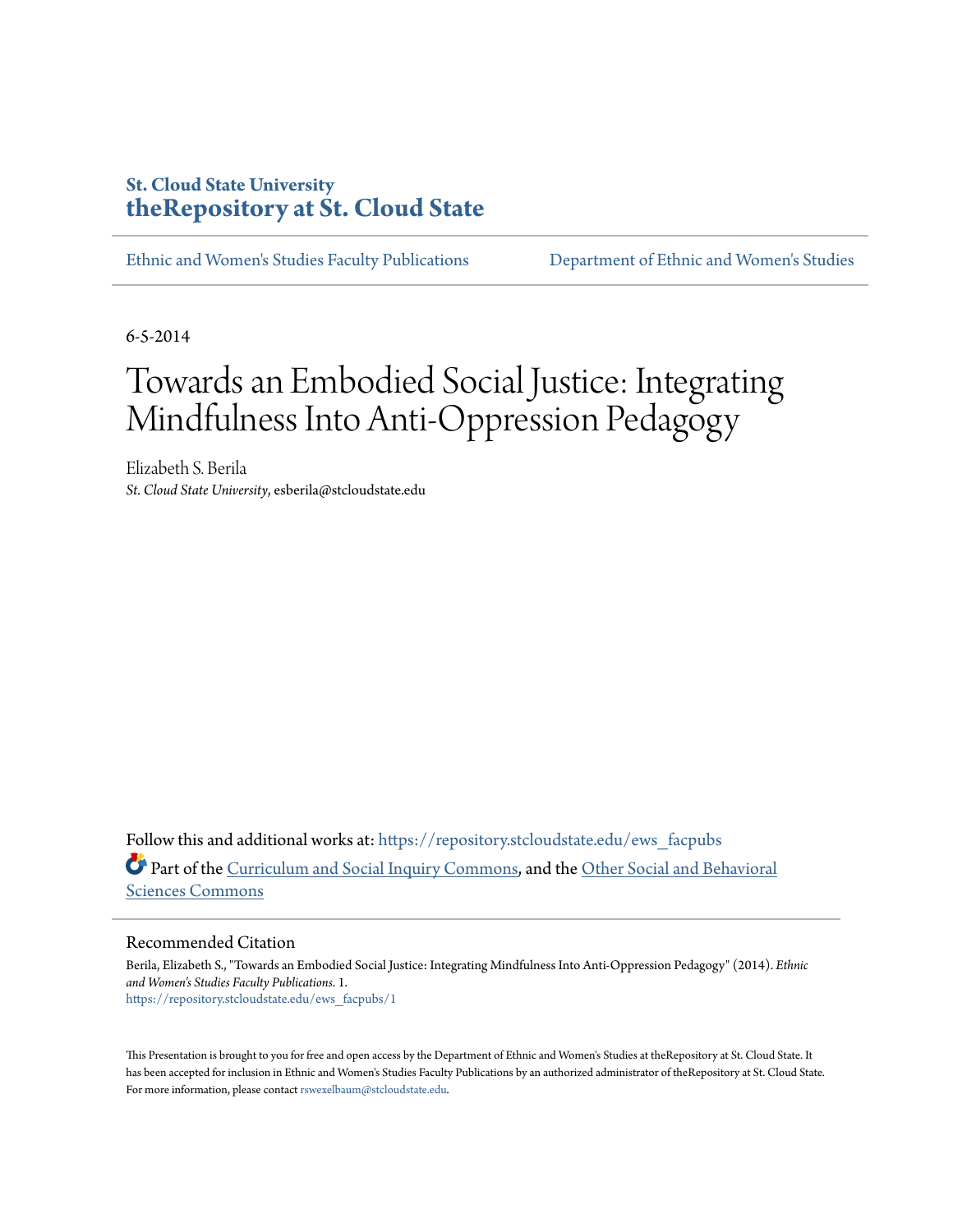**+**

INTEGRATING MINDFULNESS INTO ANTI-OPPRESSION PEDAGOGY



## TOWARDS AN EMBODIED SOCIAL JUSTICE ©Berila 2014

Beth Berila Registered Yoga Teacher Director, Women's Studies Program, scs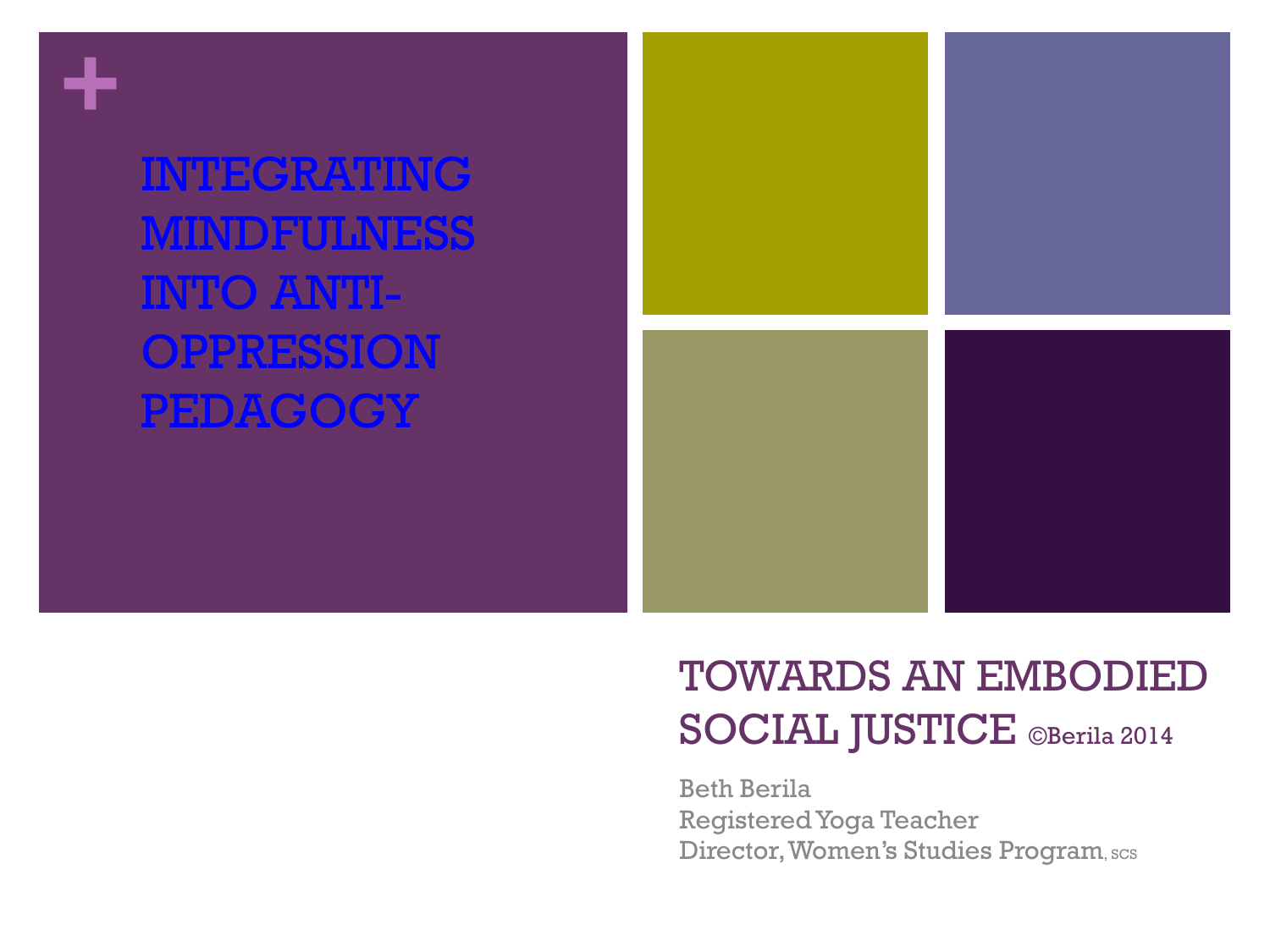

# Stay in touch.





## http://www.bethberila.com bethberila@hotmail.com

Presented as a Webinar through the Center for Contemplative Mind in Society, June 5, 2014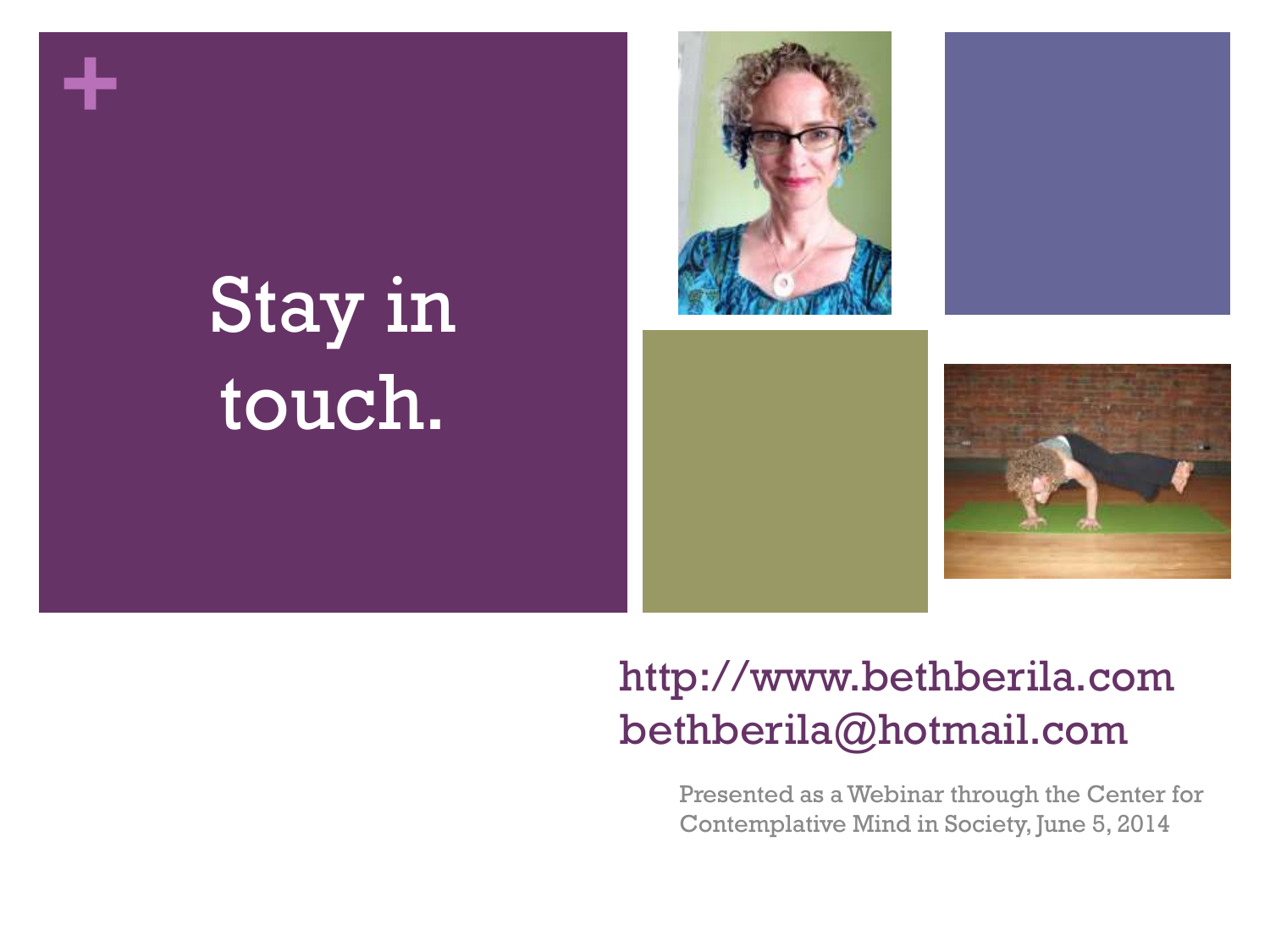## **+** Who is joining us today?

- Experienced with Contemplative Practices—how to use in diversity classes
- Experienced with diversity classes—unfamiliar with contemplative practices
- **Unfamiliar with both**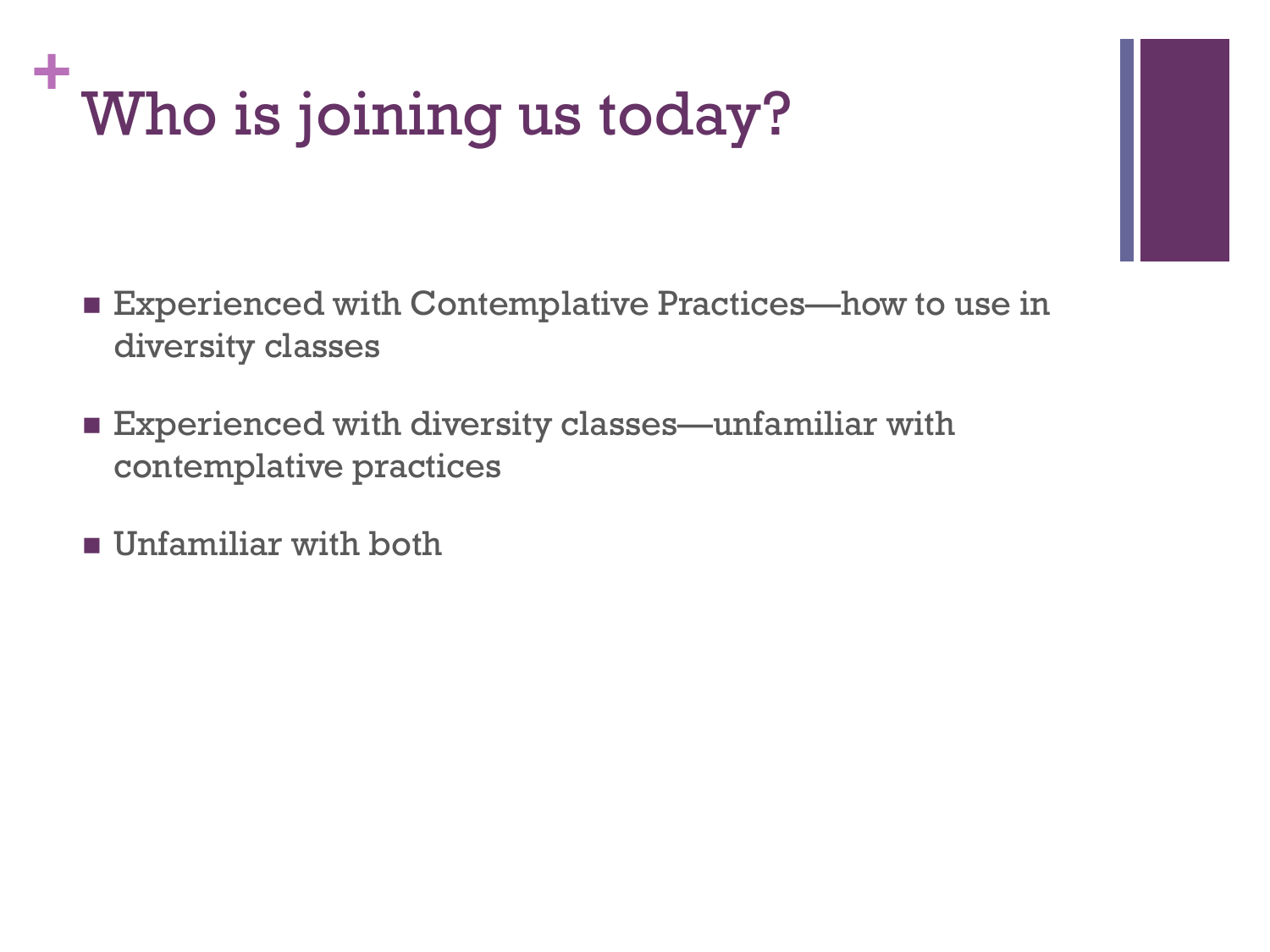



- HOW and WHY we would use contemplative practices, specifically in Anti-Oppression classes.
- **Practice**
- What might emerge when we do use these practices in the classroom
- Some tips for handling those situations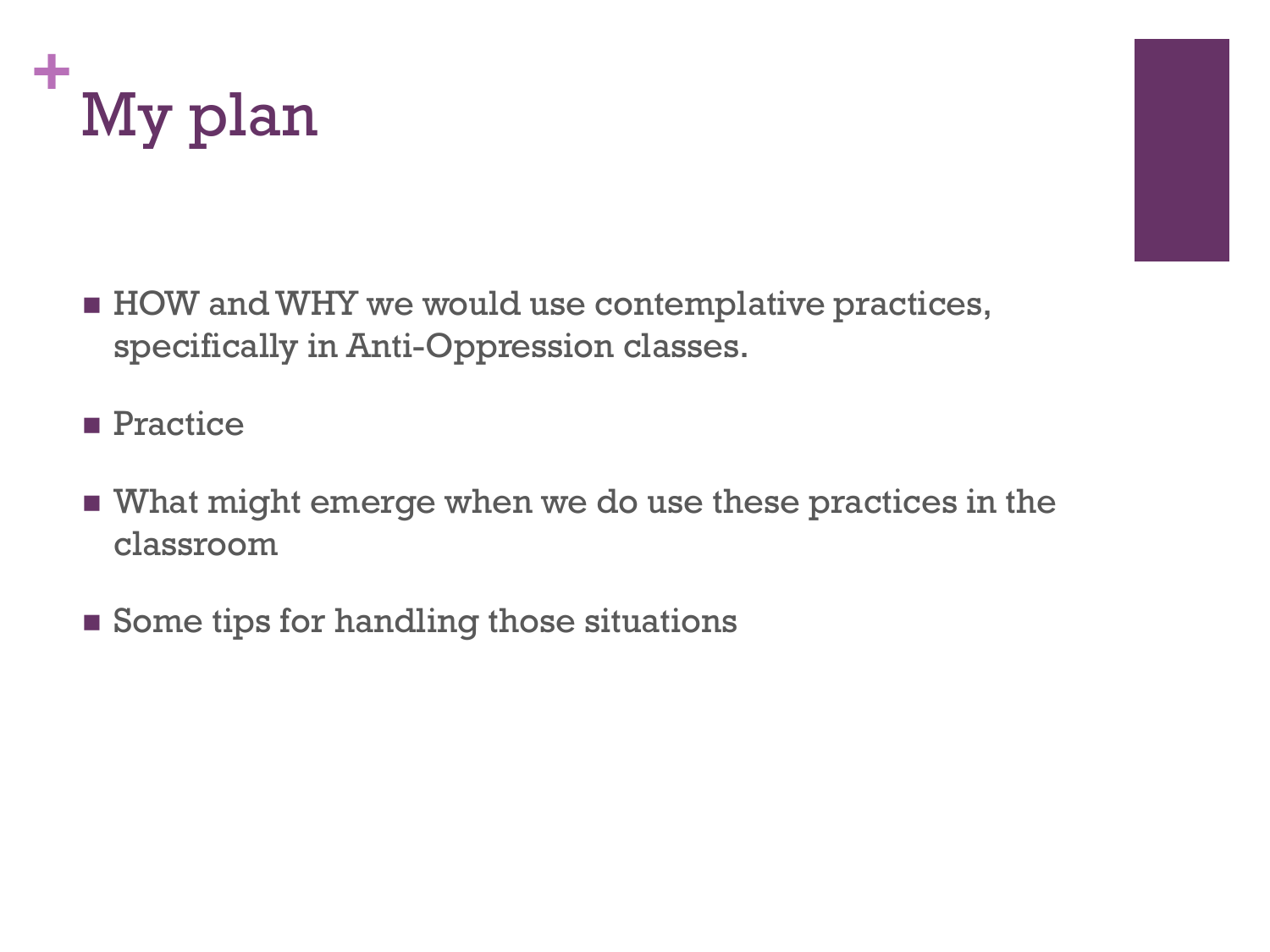## **+** Part of my larger book project on Embodied Social Justice

- HOW and WHY contemplative practices (CP) are critical in Anti-Oppression pedagogy.
- **CP** as embodied wisdom and inquiry; cultivating embodied empathy for ourselves and those around us.
- Mindfulness as a tool for understanding and UNLEARNING Internalized Oppression; cultivating compassion
- **E** "Resistance" as Dissonance and Discernment: Having productive Dialogues
- Potential Pitfalls—how to handle what can emerge with CP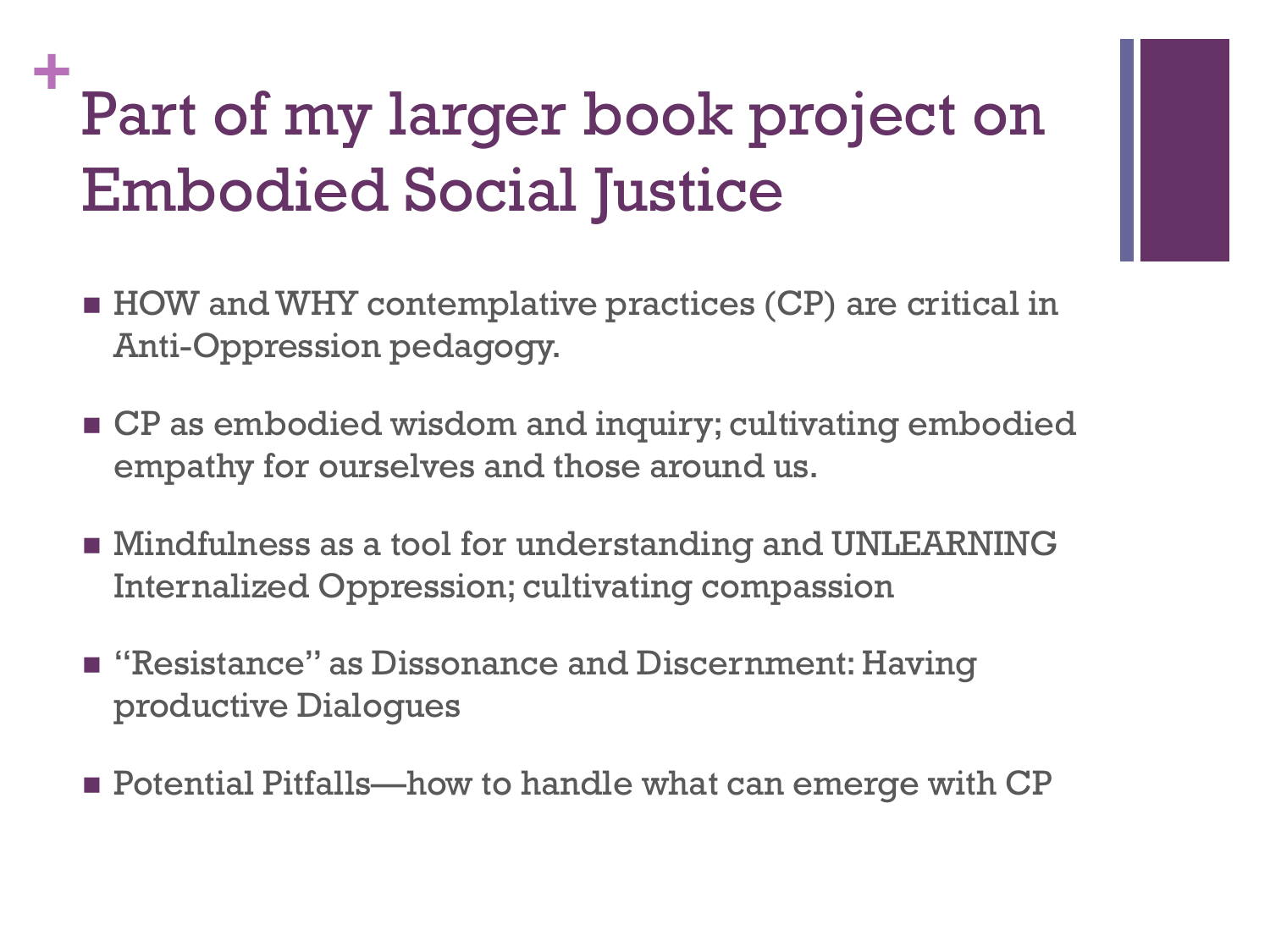



- **Feminism**
- **Feminist Pedagogy**
- **Oppression/Anti-Oppression**

- **Mindfulness**
- **Contemplative Practices**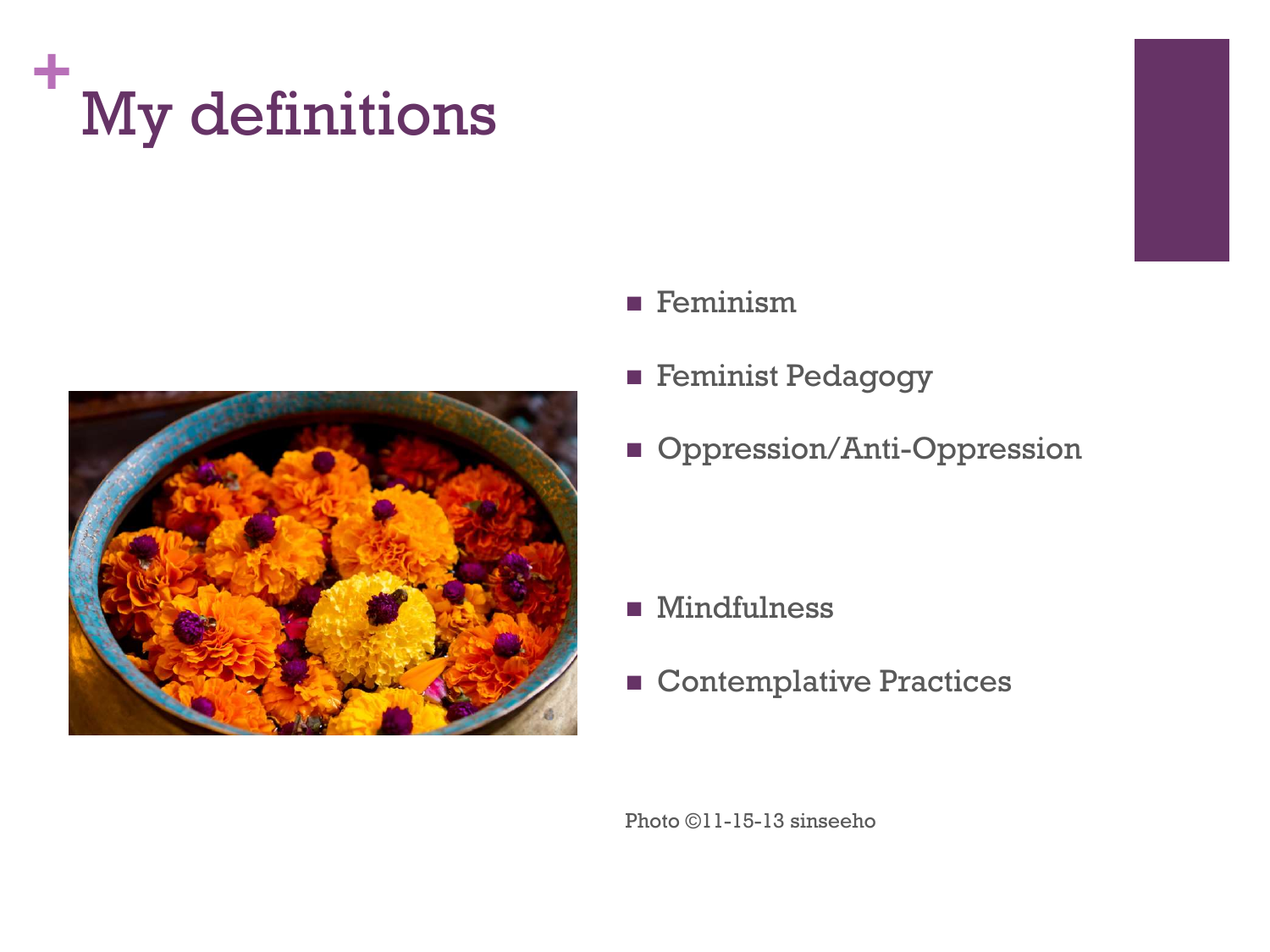## **+** Mindful Learning

Ellen J. Langer

- "Openness to Novelty
- Alertness to Distinction
- Sensitivity to Different Contexts
- Implicit, if not Explicit, Awareness of Multiple Perspectives
- Orientation in the Present" (23).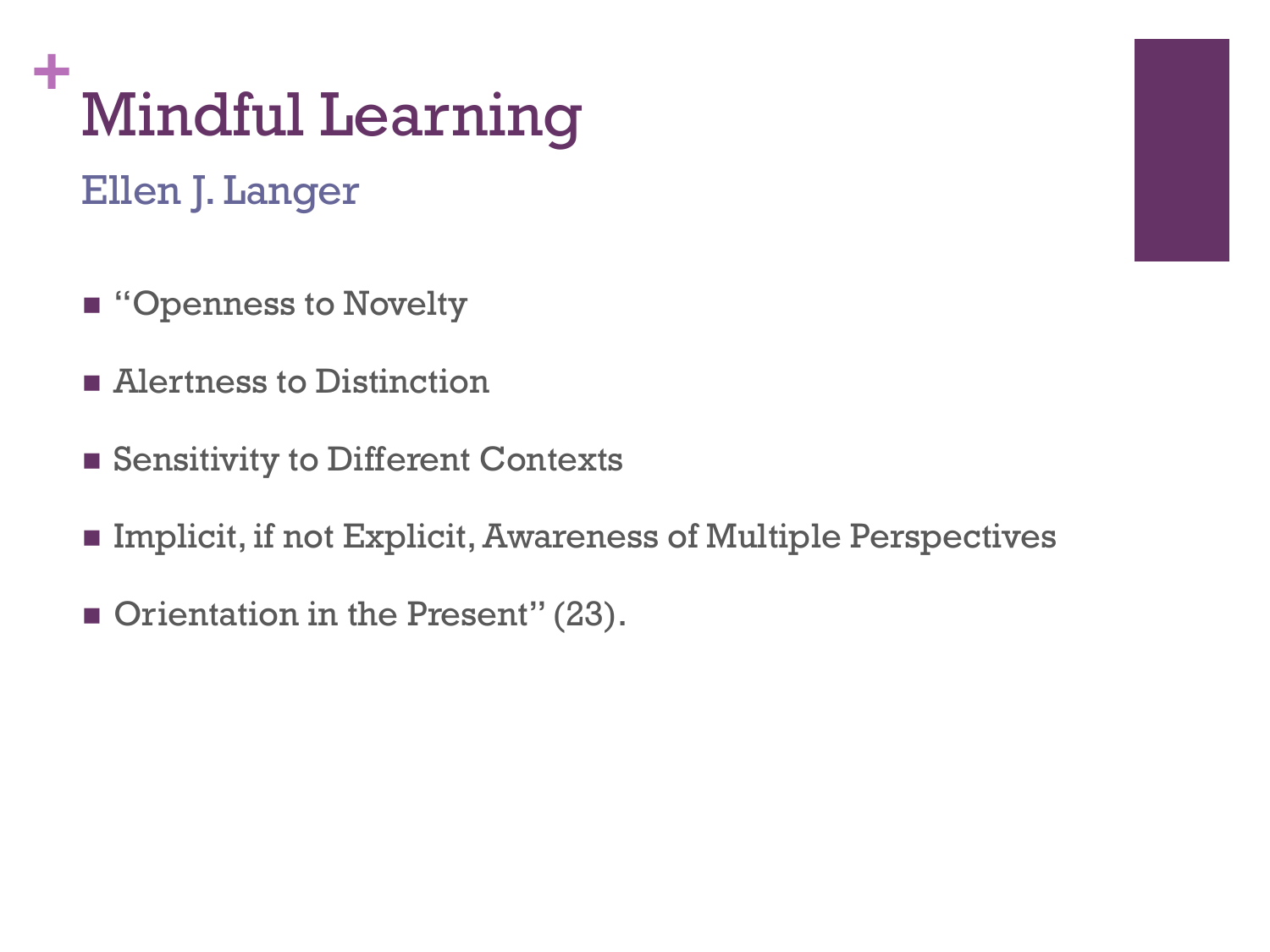## **+** Contemplative Practices Tree

#### Center for Contemplative Mind in Society http://www.contemplativemind.org/practices/tree

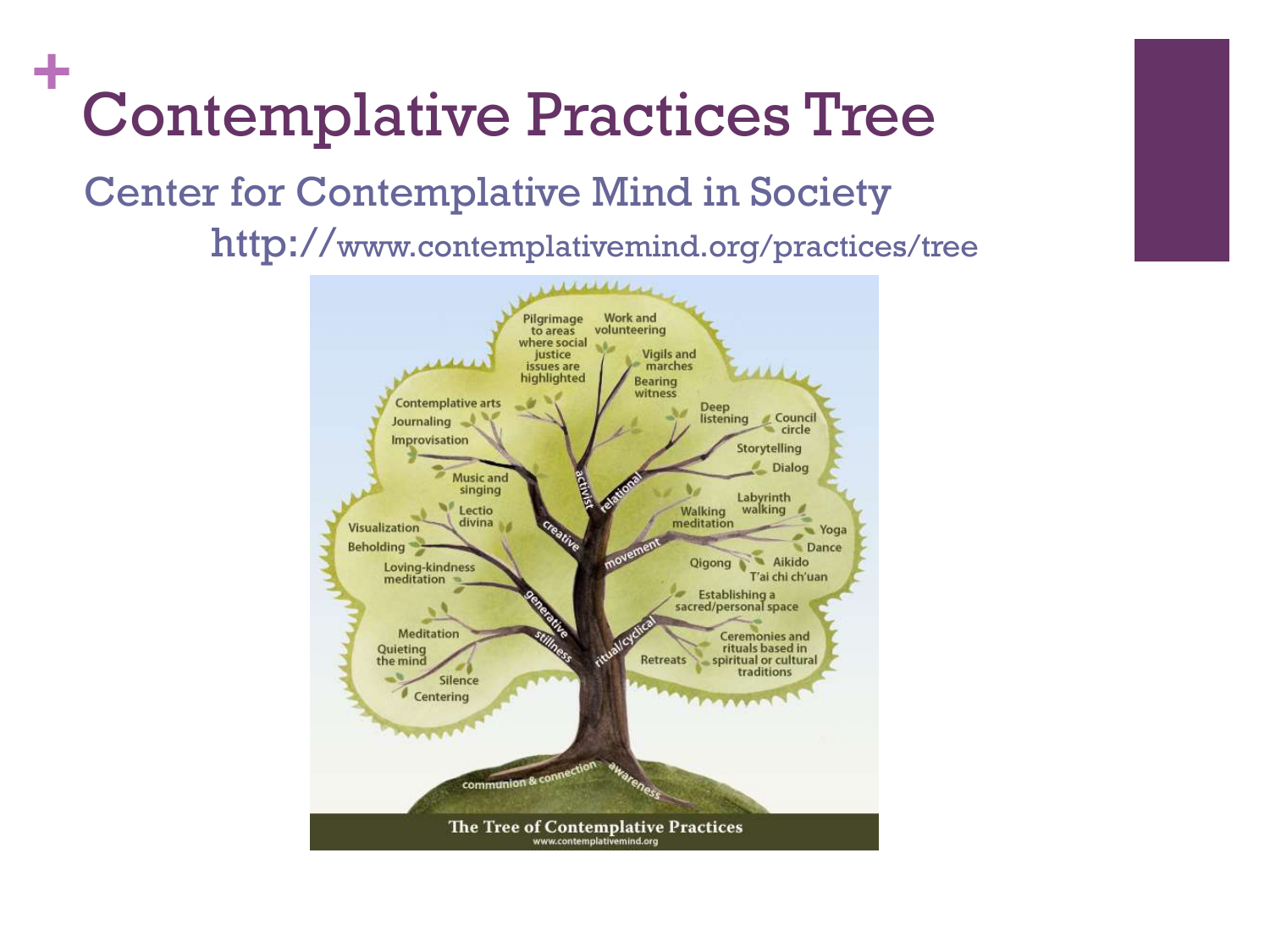## **+** Why Integrate Mindfulness?

What does it offer to Anti-Oppression Pedagogy?

- **Oppression does not operate on merely an intellectual level.** It is painful and embodied.
- **E** Conversations about oppression are hard, if they are real.
- **Students, in any given classroom, will be coming from a** variety of positionalities.
- **This results in a variety of experiences.**
- Students will be at different levels of awareness in processing of these issues.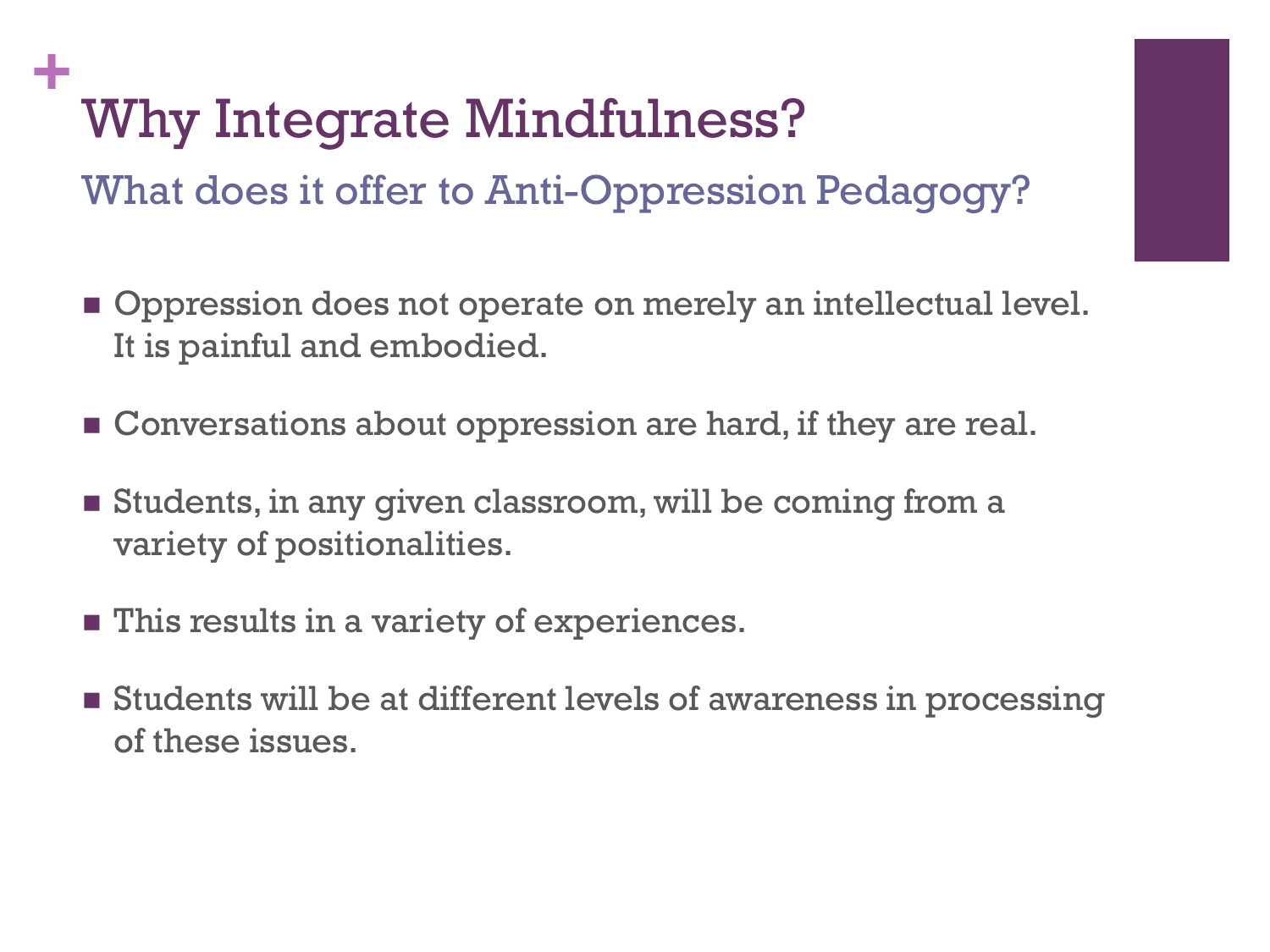## **+** Apply learning to their lives

- Do we teach them how to understand what they are experiencing?
- **Do** we teach them how to understand *why* they might be having those reactions? And why other people, with different identities, might have different ones?
- Give them a language for understanding their responses: both intellectually and in an *embodied* way.
- Give them tools for processing and sitting with those reactions.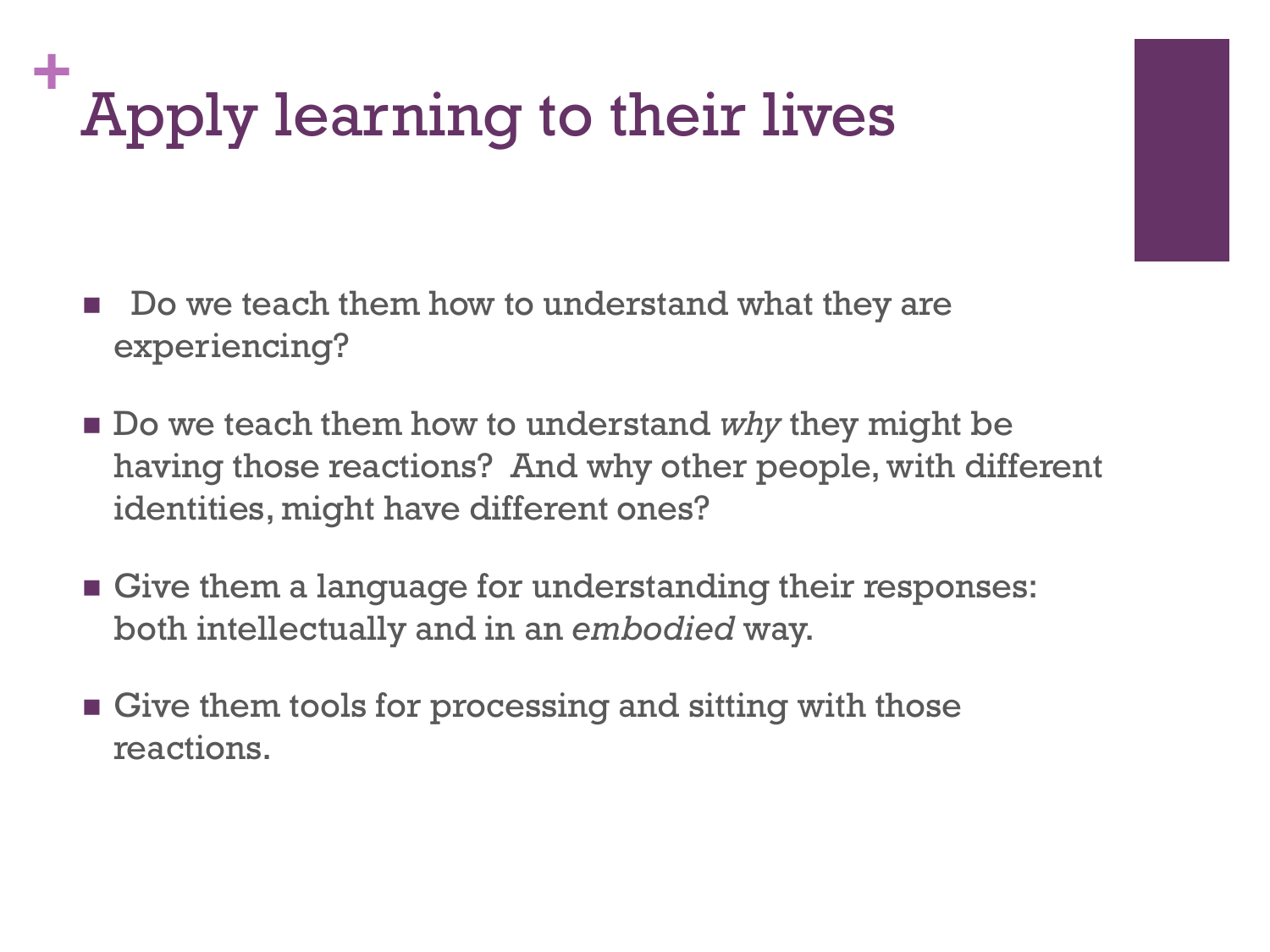## **+** Compassion and Empathy

- Mindfulness as embodied self-reflection
- Unlearning internalized oppression at the very cells of our being.
- While we condemn oppression, we do more violence to ourselves and others if we don't bring compassion to our experience.
- **Mindfulness teaches us compassion for self and others.**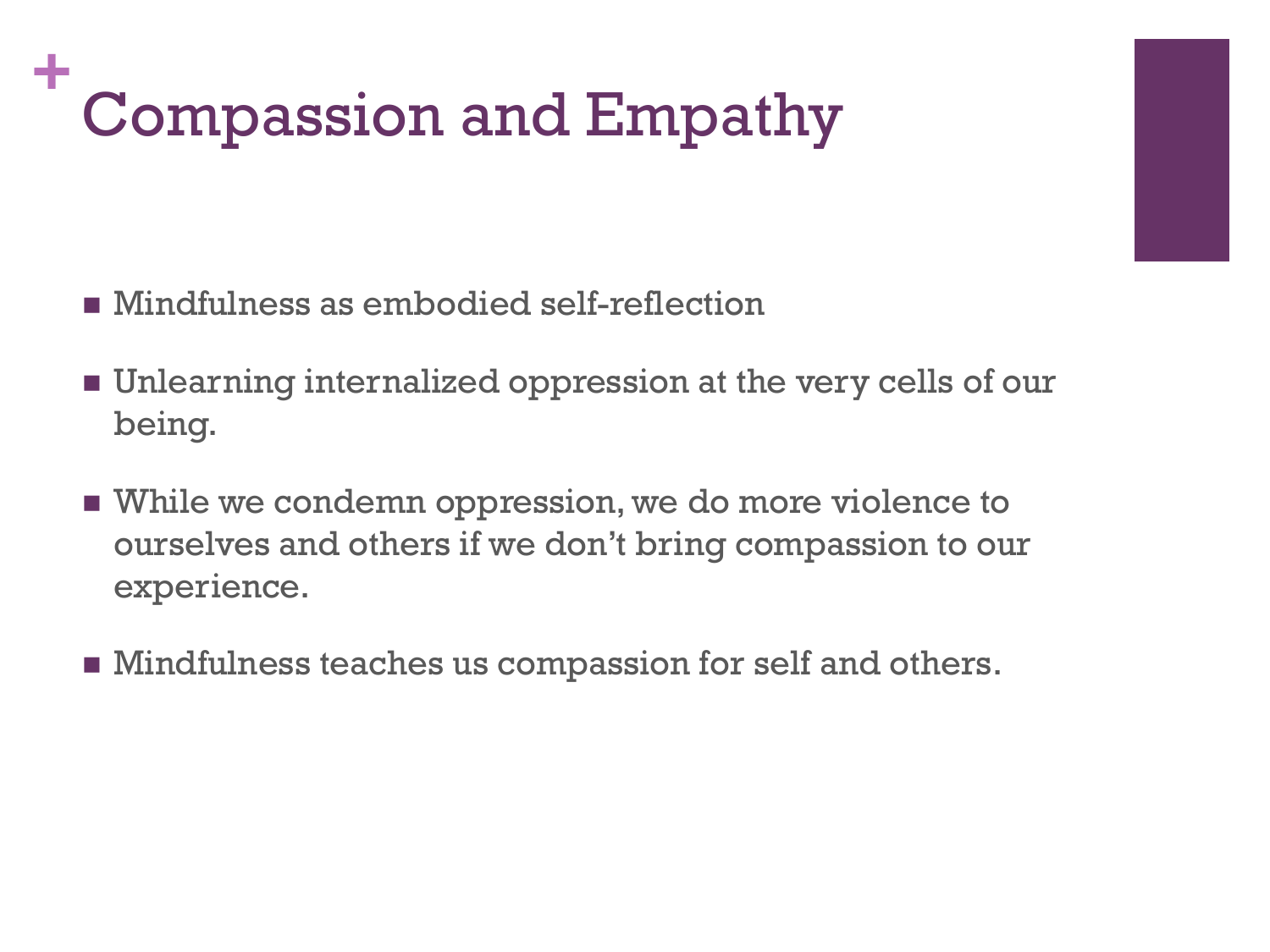#### **+** Oppression is held in our bodies, hearts, *and* minds.

 $\blacksquare$  If we only ask students to learn about oppression at a conceptual level, we're missing 2/3 of the journey. I don't think we can effectively unlearn oppression if we don't engage that first 2/3 of the journey. I certainly don't think we can dismantle systems of oppression without engaging that first 2/3 of the journey.

**Mindfulness helps us do that.**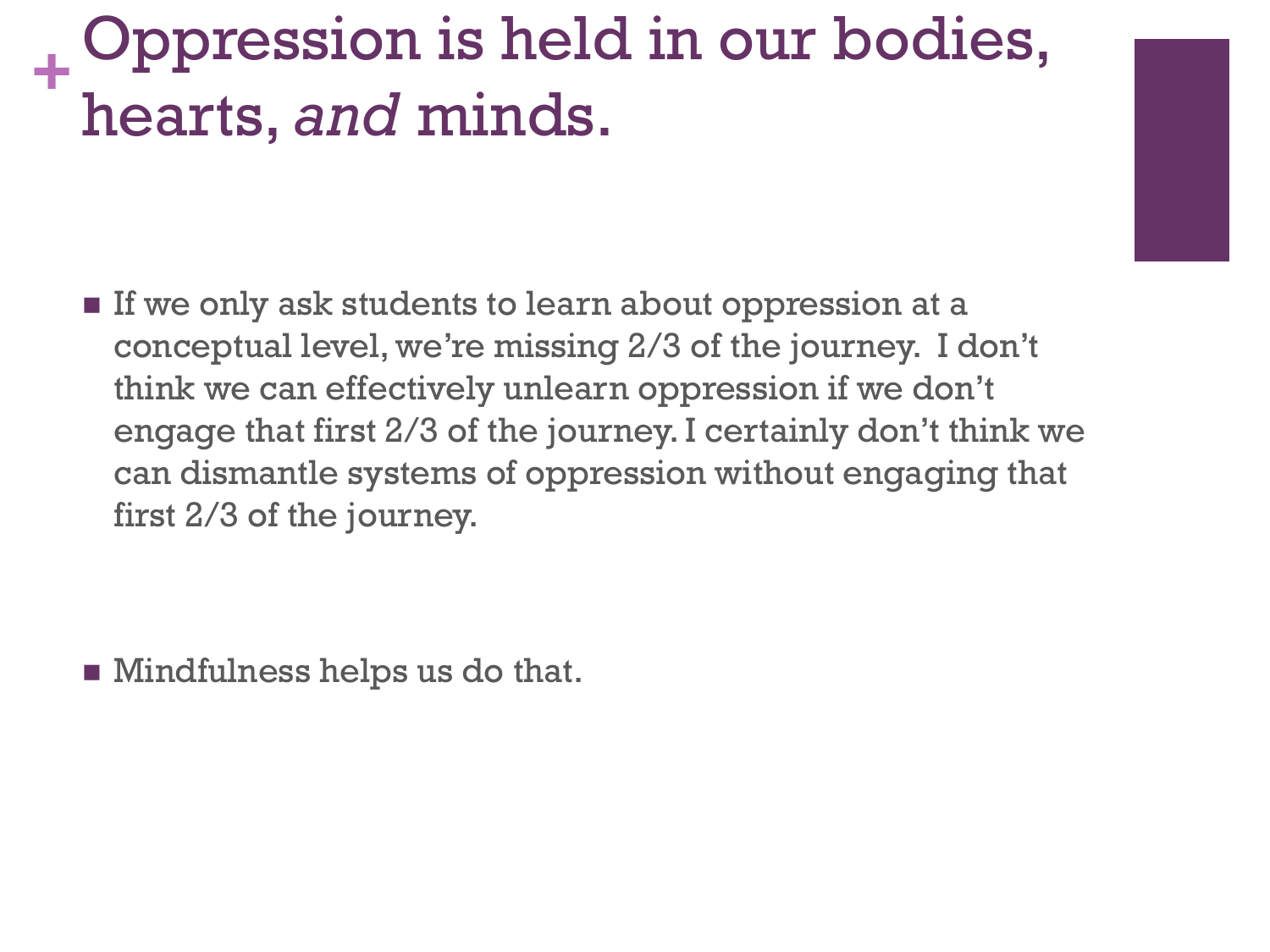## **+** How does mindfulness do that?

- Cultivates the Witness.
- **Exercices** us Perspective.
- Helps us GET BIGGER than the experience
- Detachment (not disassociation)
- **Nonjudgmental awareness**
- **Example 3** Teaches us to accept what is---accept our responses, not the oppression itself.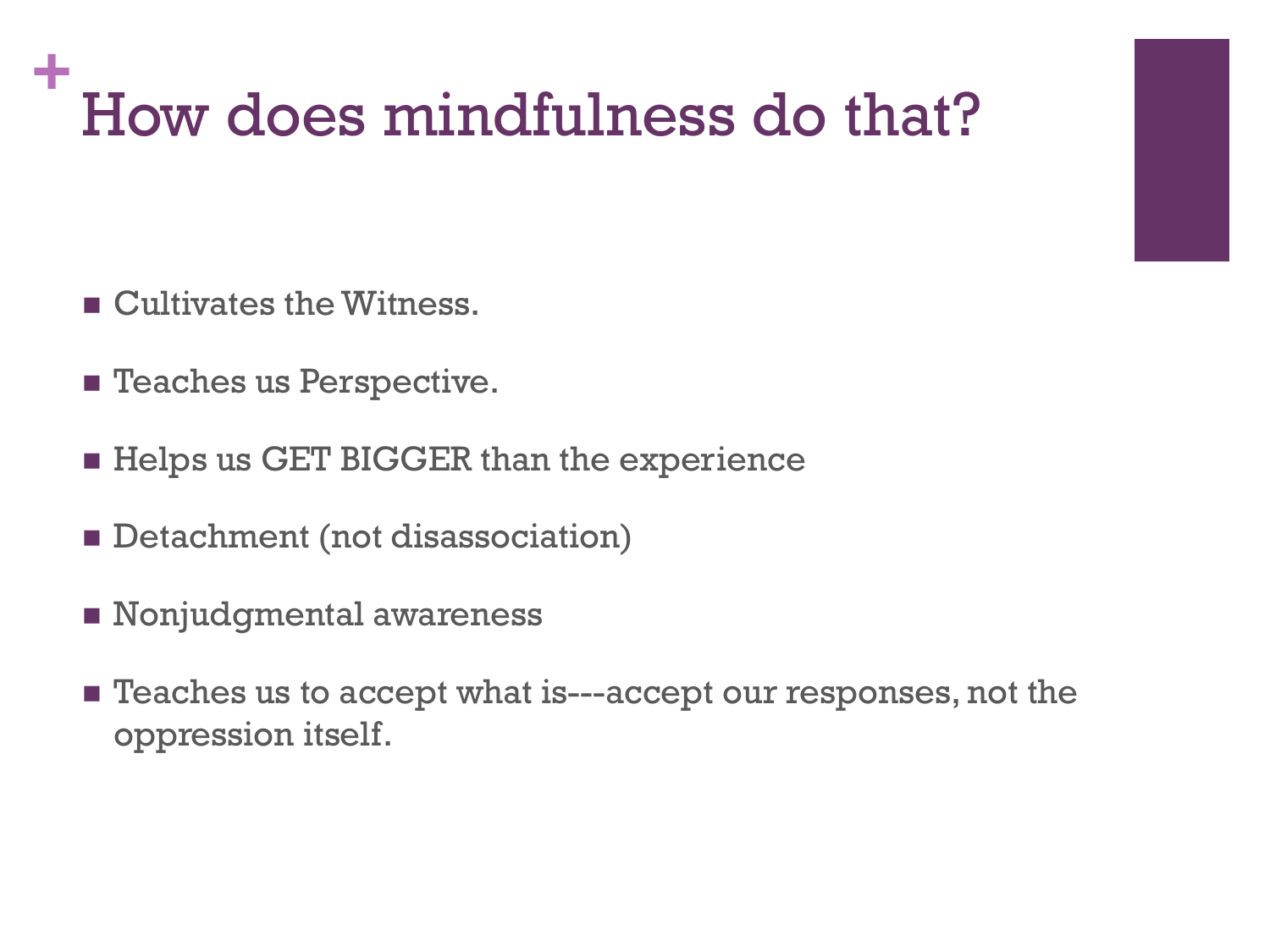#### **+** Understand from different perspectives

- **Emphasizes our connection with others without minimizing** differences of identity and experience.
- **Understanding how their experience and perspective shapes** their actions and understandings.
- **Example 3 Avoid demonizing others**
- **Helps us learn to HONOR the experience (our own and those** of others)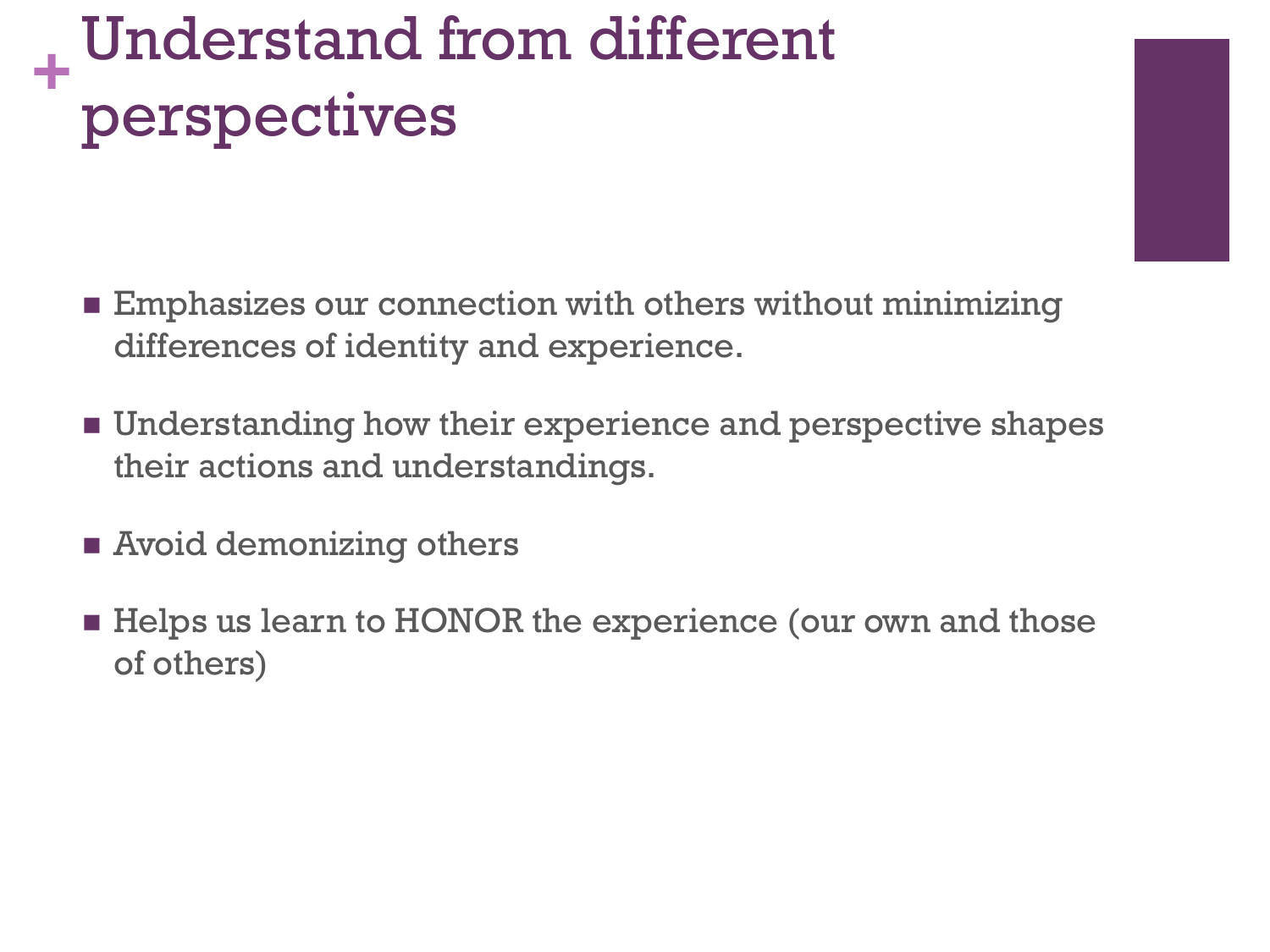## **+** Mindfulness helps us learn….

- Contextualize/situate
- **Example 1** Teaches us Discernment
- **Discernment, in turn, teaches us adaptability**
- **Helps us create options**
- We can be more empowered when we have choices.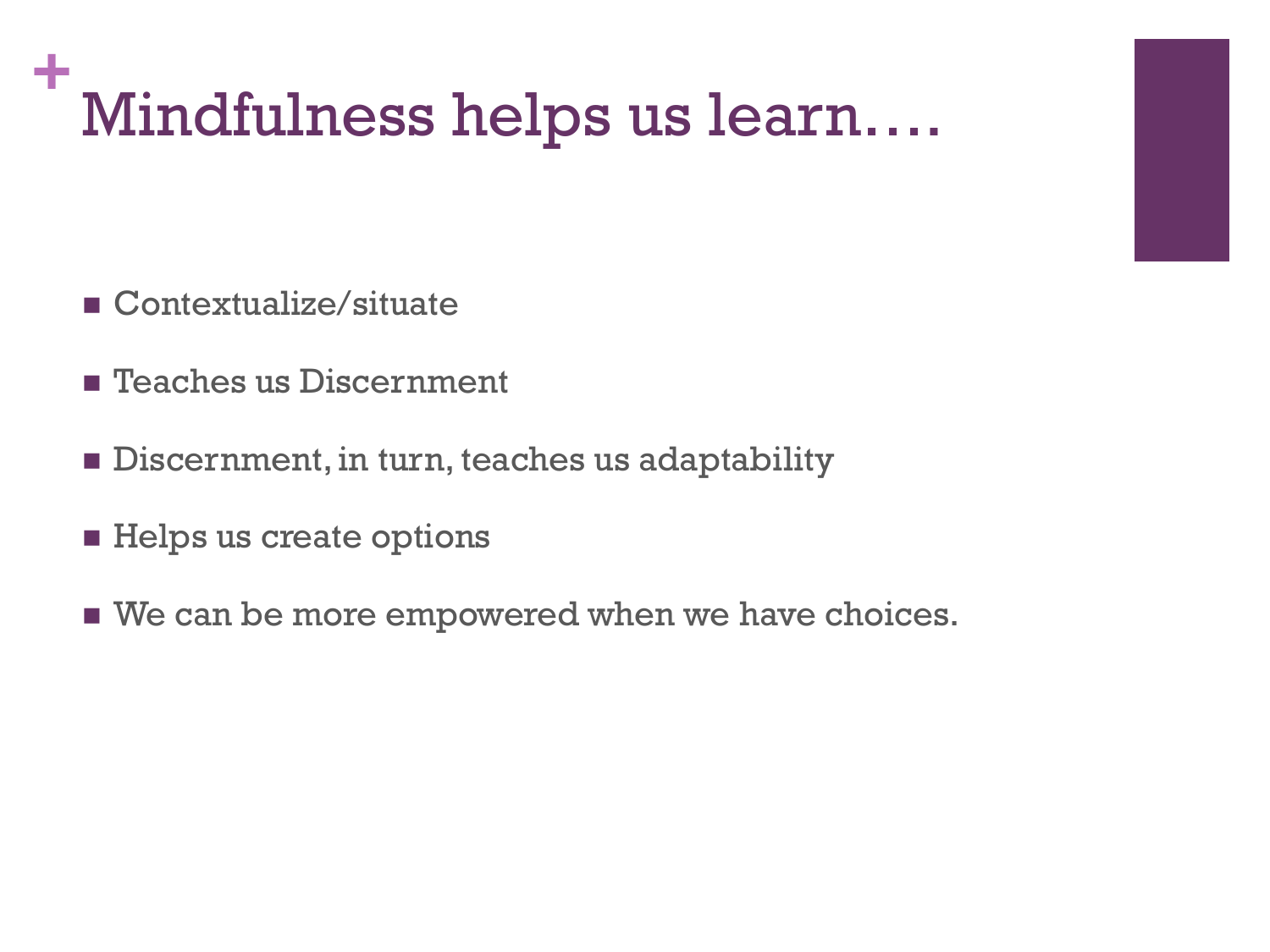

- Helps us act more *intentionally*
- (Moving stimuli from the limbic system to the prefrontal cortex)
- **Exercise Beaming Discernment and Strategic Action**
- What will serve us in this moment?

\*(Miller, Yoga teacher training)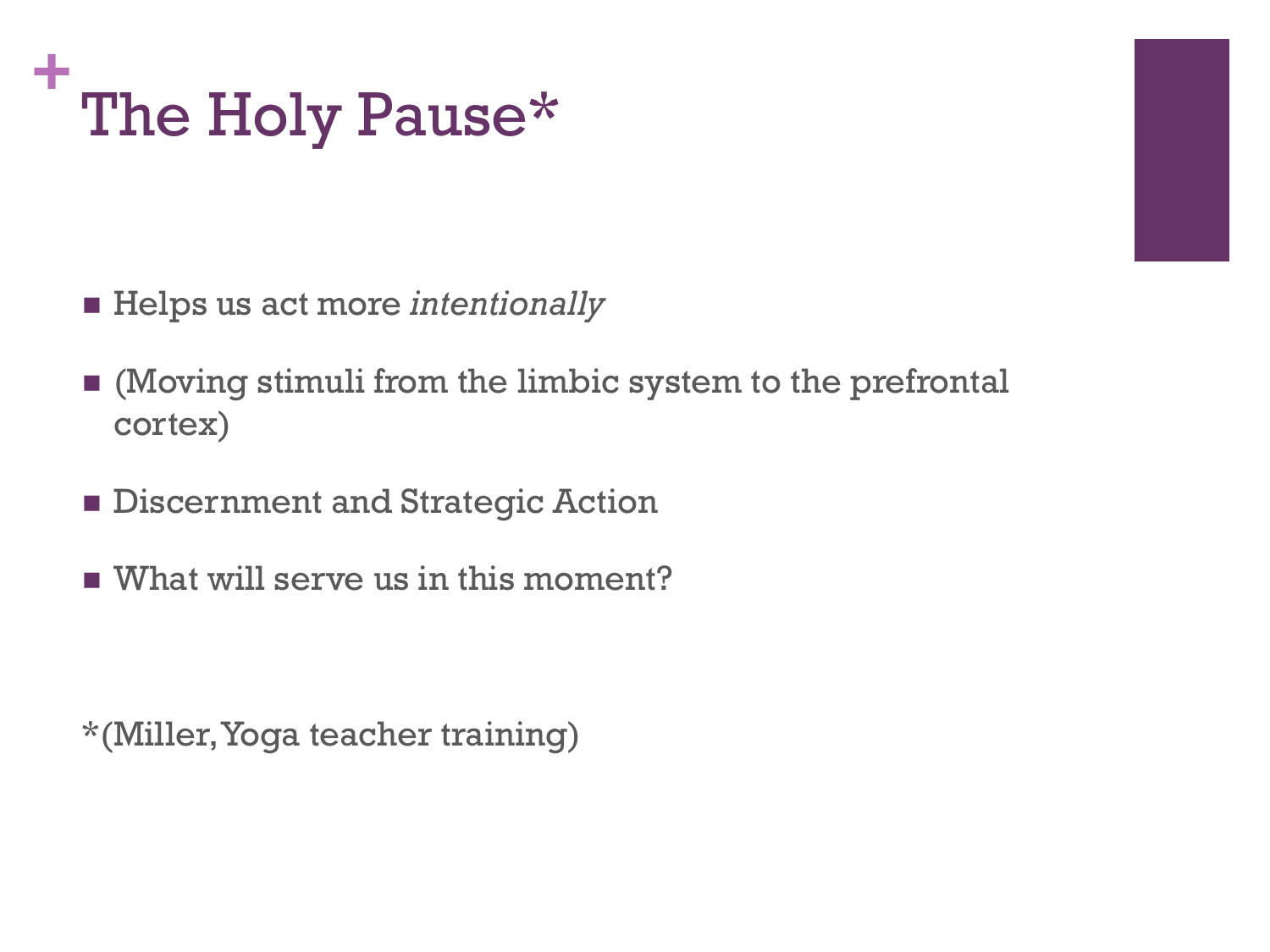**+** shut down and avoid the If we don't give students TOOLS for navigating these hard conversations, they will either discussions or lash out at each other.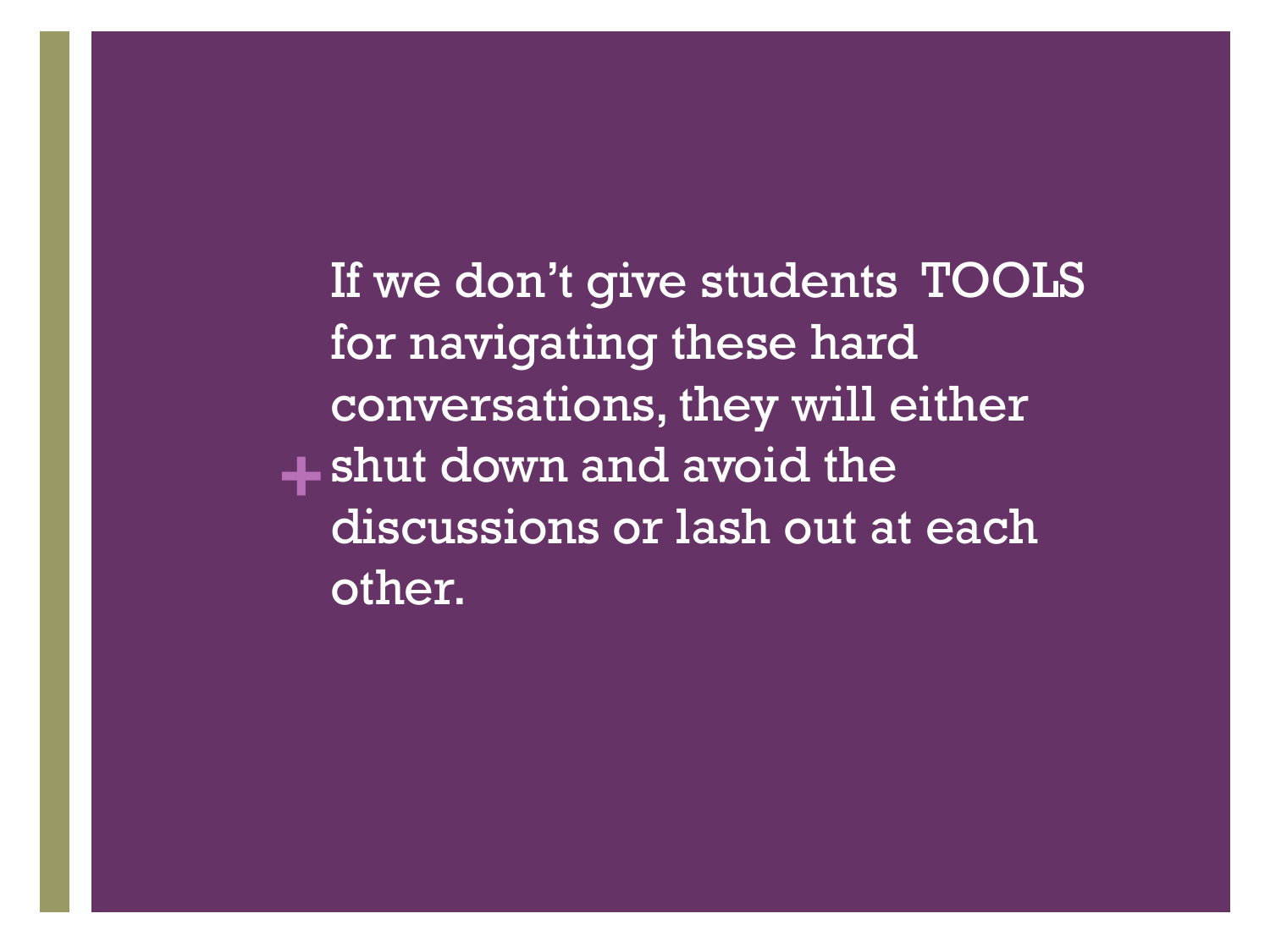**+** Mindfulness is a SKILL that can be learned and a PRACTICE that builds resilience.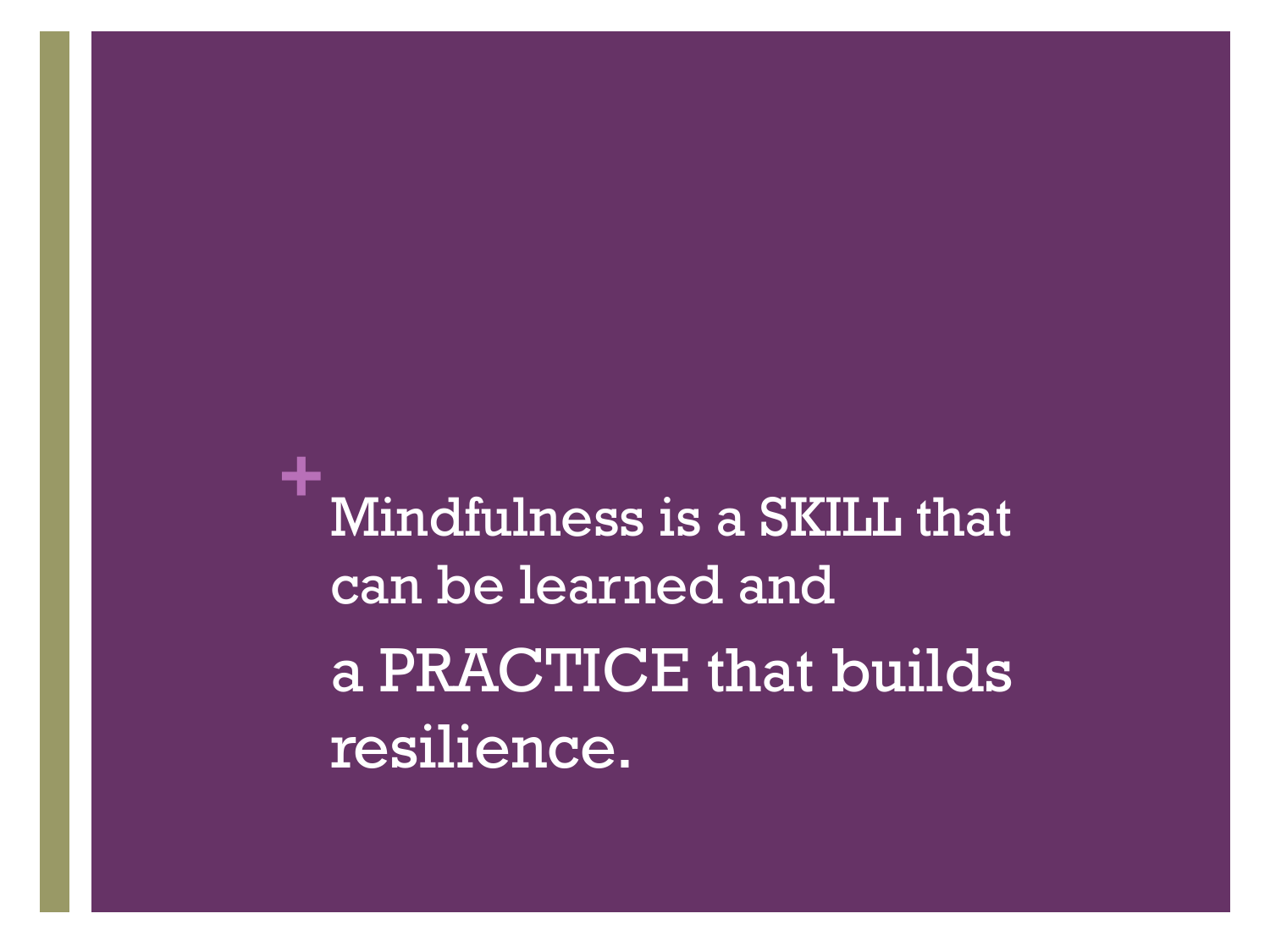**+**Critical for AUTHENTIC and Compassionate DIALOGUE about oppression.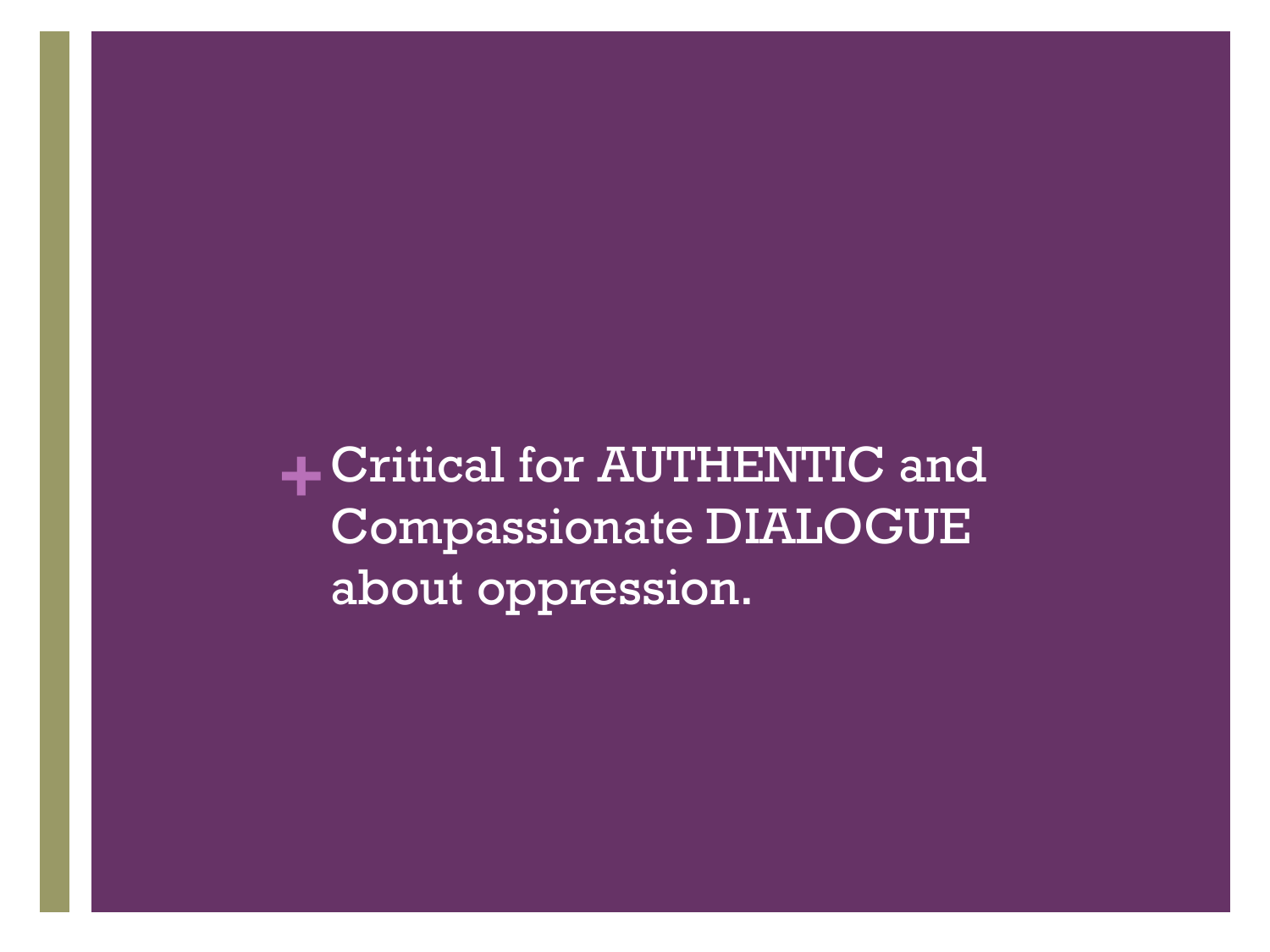## **+** A complex process that….

- Not going to happen in a semester.
- **Identity development**
- **Plant the seeds**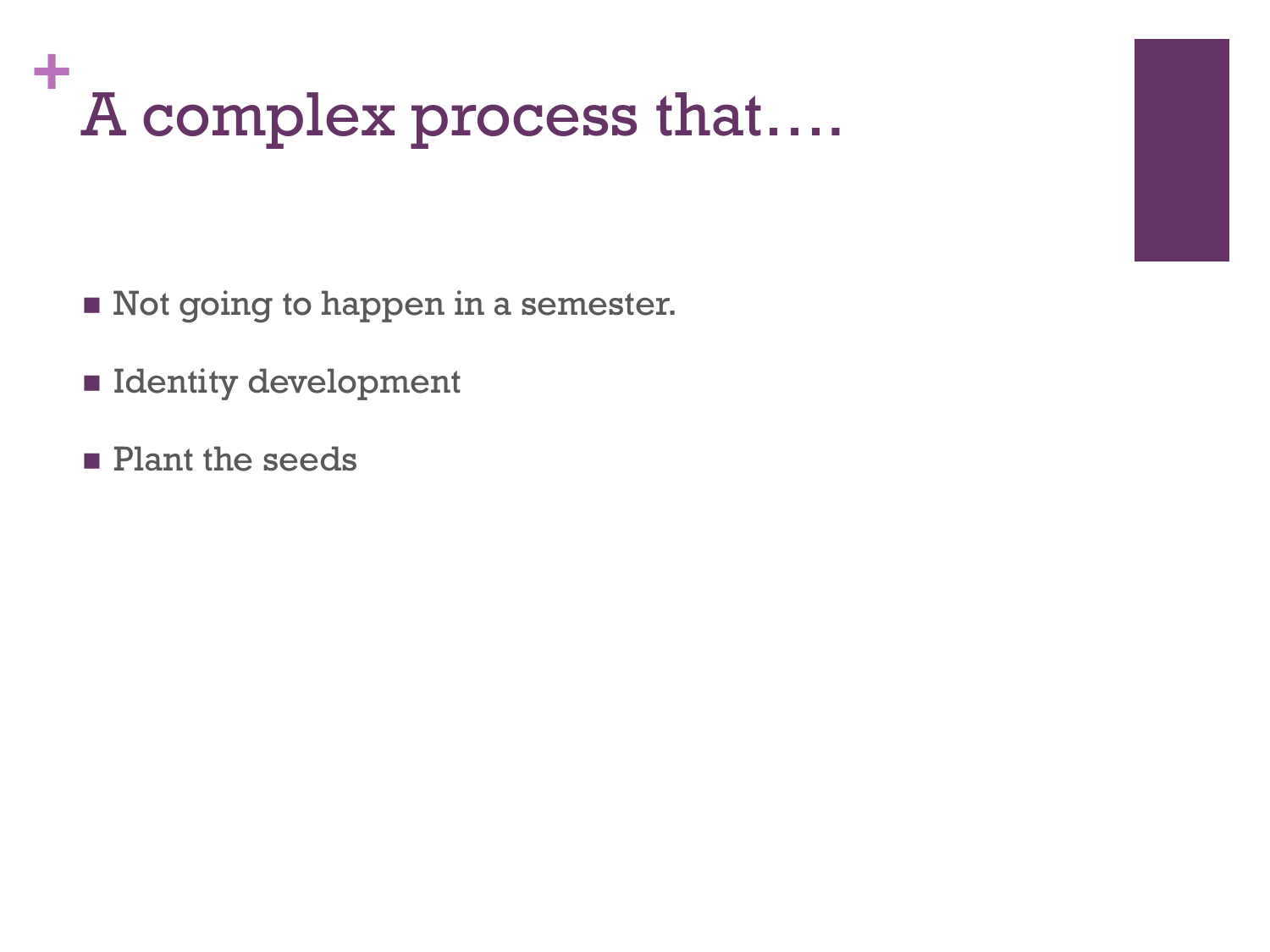## **+** HOW to use Mindfulness in the classroom?



- The Center for Contemplative Mind in Society
- **[http://www.contemplativemin](http://www.contemplativemind.org)** [d.org](http://www.contemplativemind.org)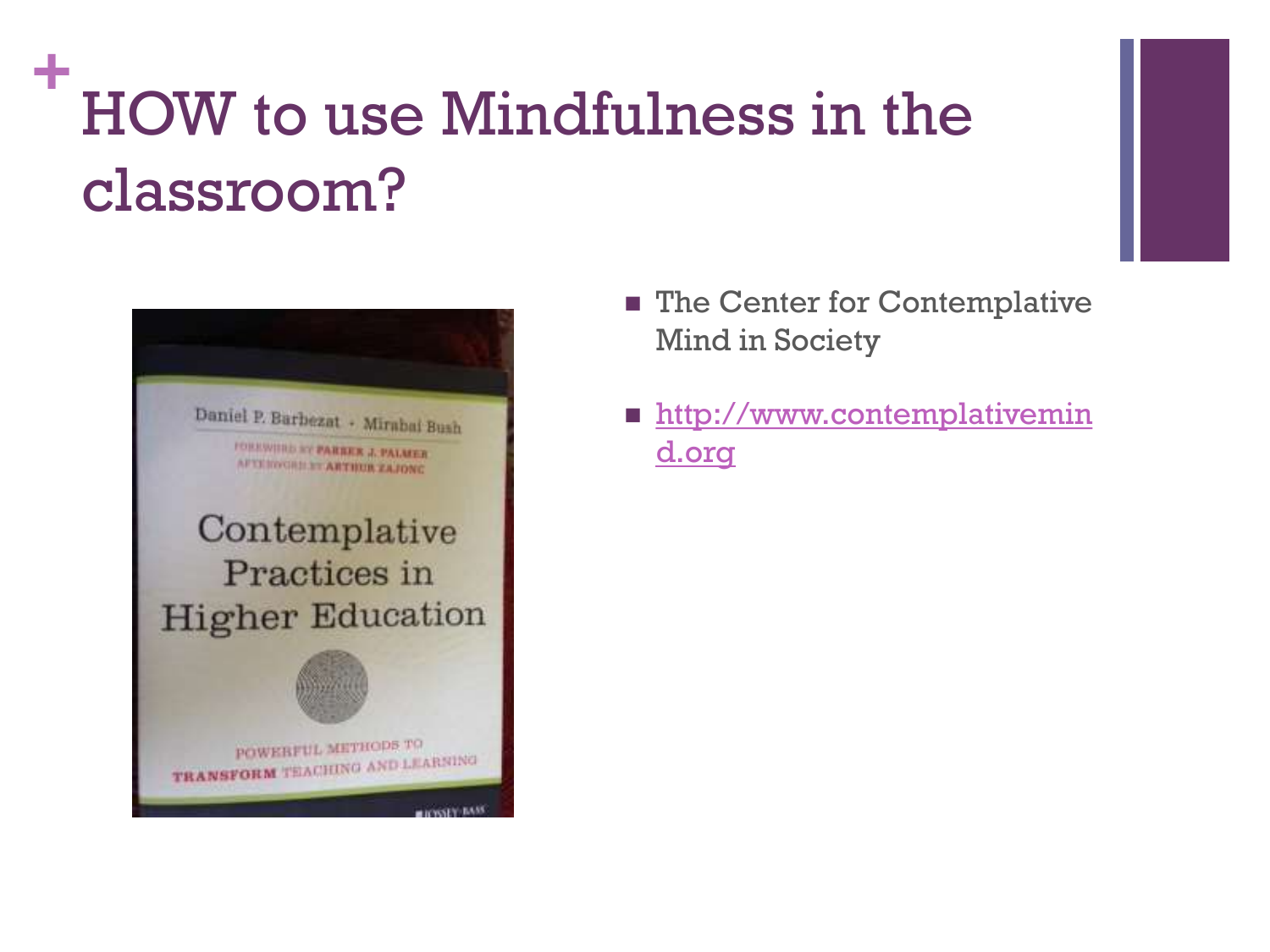

photo ©4-20-07 Captured Nuance

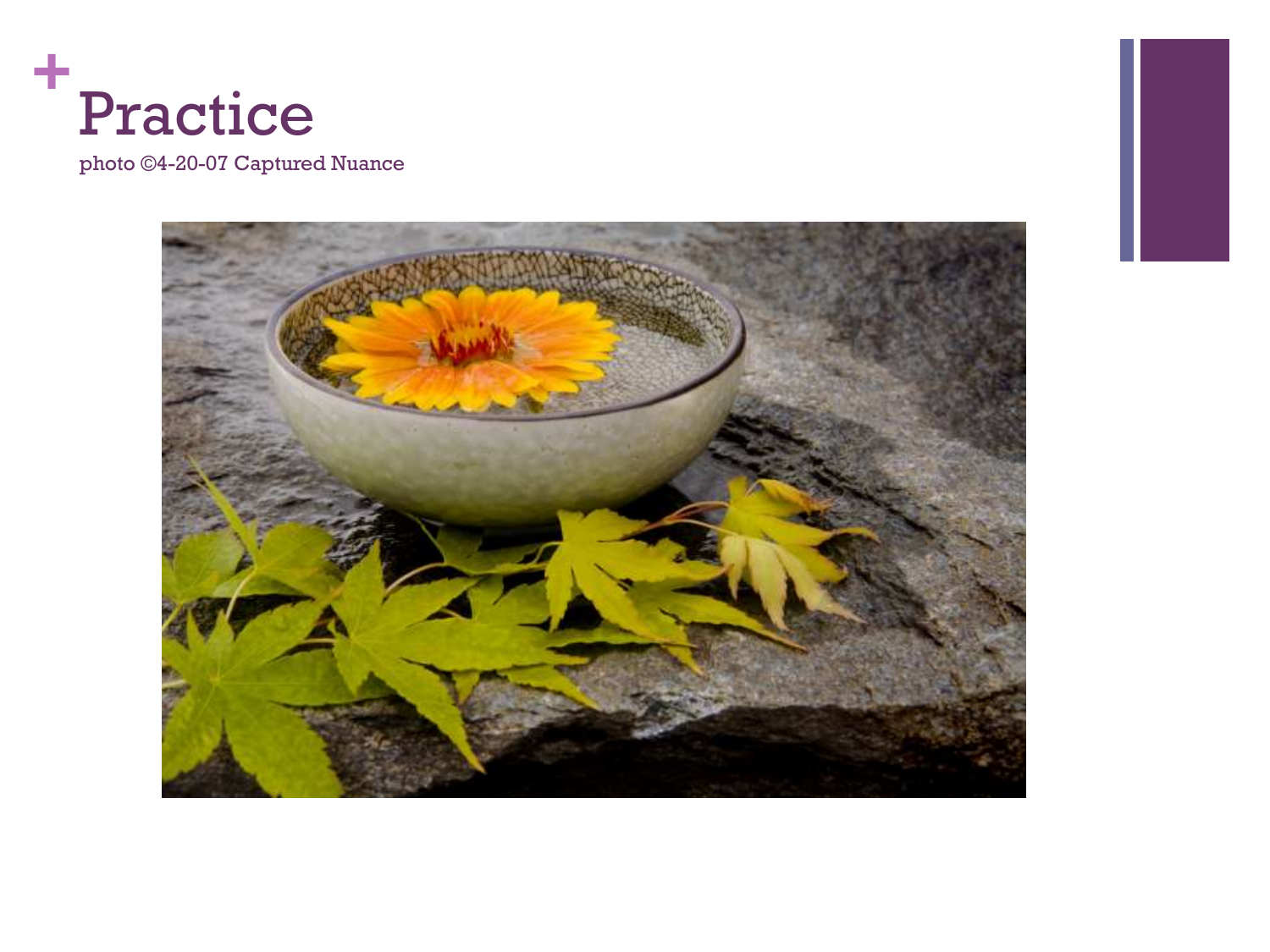## **+** What happens when we integrate mindfulness in the classroom?

- **Our students have complex lives.**
- **The classroom is an institutional space that is not safe for** many people.
- Students come in at different levels of identity development and self-understanding
- **Faculty deal with these issues, too.**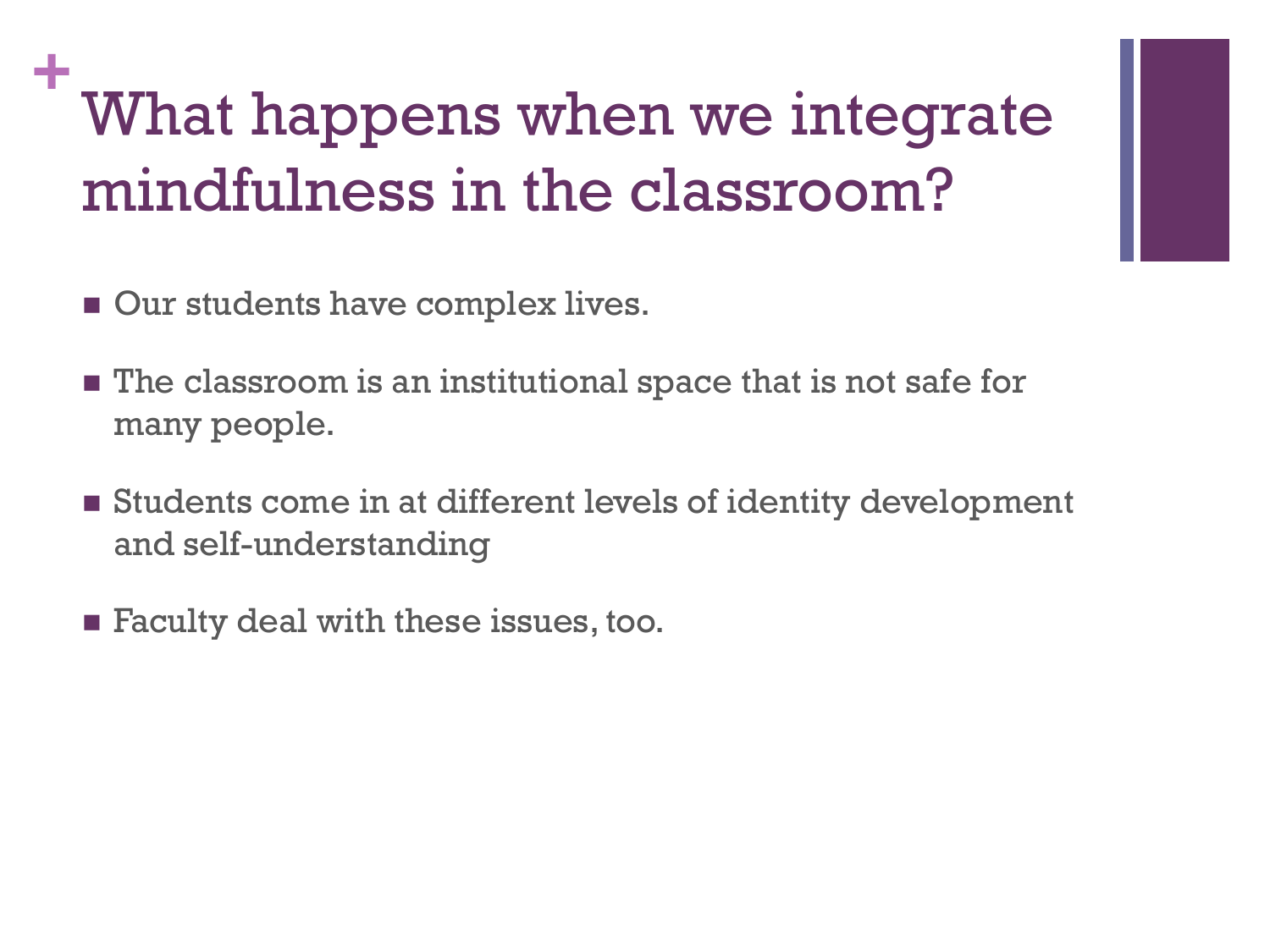## **+** Scenario #1

 *Jennifer is an Asian American woman who was recently sexually assaulted by a male student with whom she went out on a date her second week on campus. She has not told anyone about it because she feels so ashamed. No one notices that she has gotten more withdrawn and quiet since the event, because few people on campus knew her before the incident. She has simply shut down, keeping her eyes downcast and wearing baggy clothing. In the seventh week of her Sociology class, the teacher begins to lead them through a body scan, telling them that this meditation practice can be a helpful way of handling the stress of the upcoming midterms. The professor turns out the lights, which makes Jennifer suddenly feel afraid. But she decides to give it a try, figuring she could use some help with stress.*

(Scenarios excerpted from my article, "Contemplating the Effects of Oppression" in *The Journal of Contemplative Inquiry*)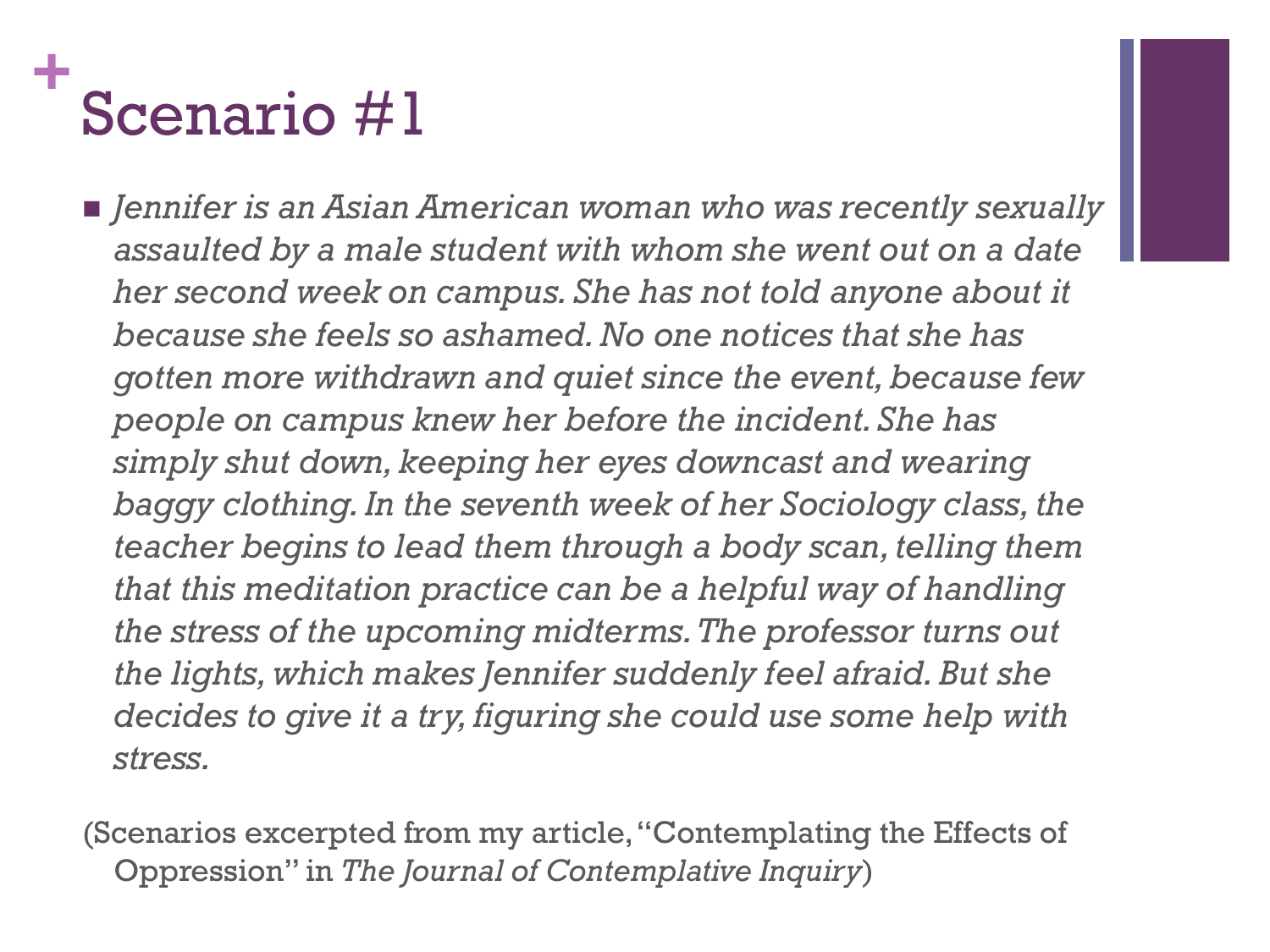## **+** Scenario #1 (cont.)

■ As she listens to the Professor's voice and begins to drop into *her body, the fear gets stronger. Her heart rate increases, she begins fidgeting, and her body tenses up. By the time the Professor has moved to the hip and pelvic area, Jennifer wants to crawl out of her skin. His voice grates on her and she wants to run from the room. When the exercise is over, she is shaking, and though the Professor says goodbye to her when she leaves, he doesn't notice that she shies away from him and doesn't come to class the next day. She spends the rest of the day in her darkened dorm room.*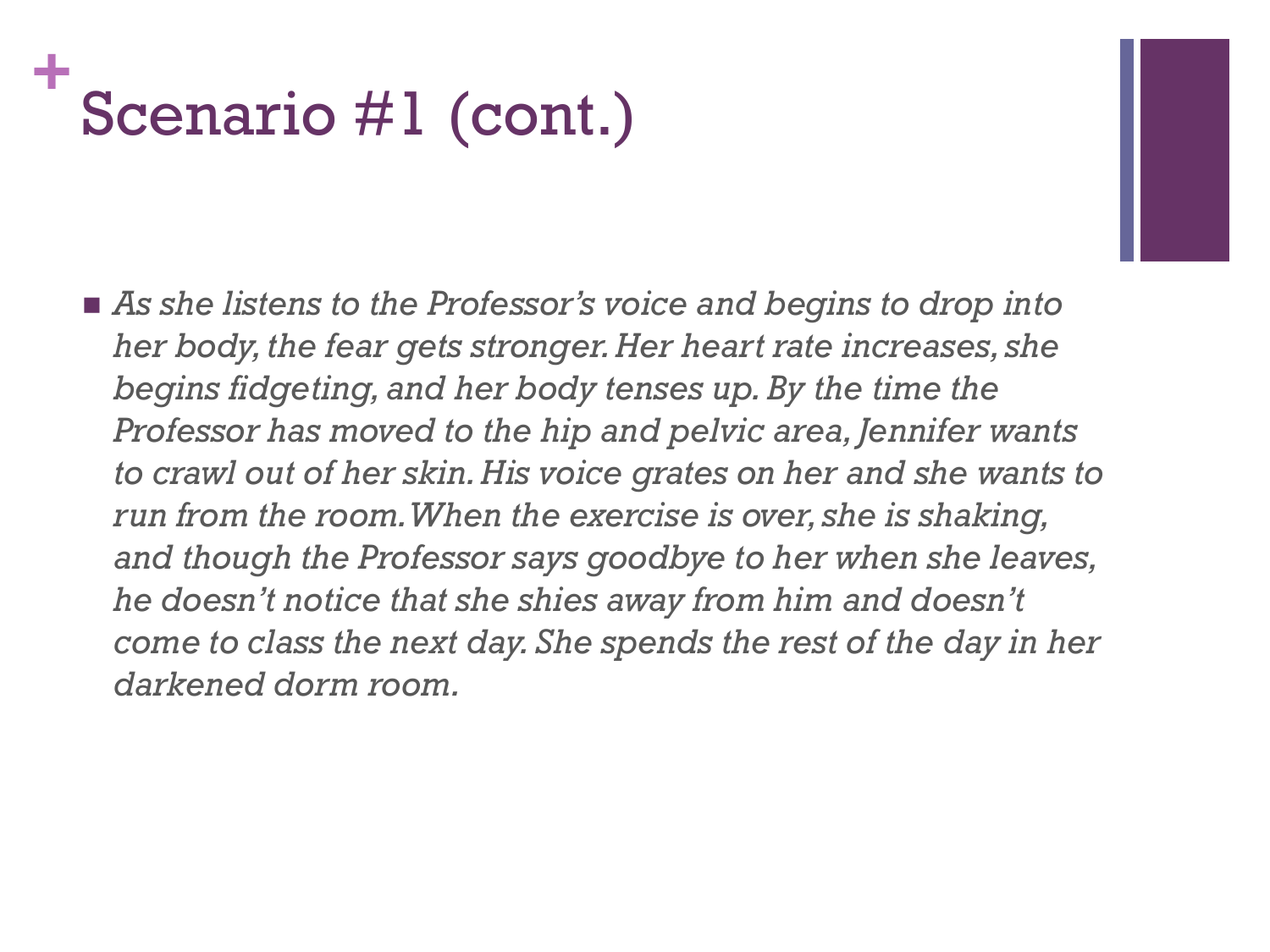

**+**

Photo © 11-15-13 sinseeho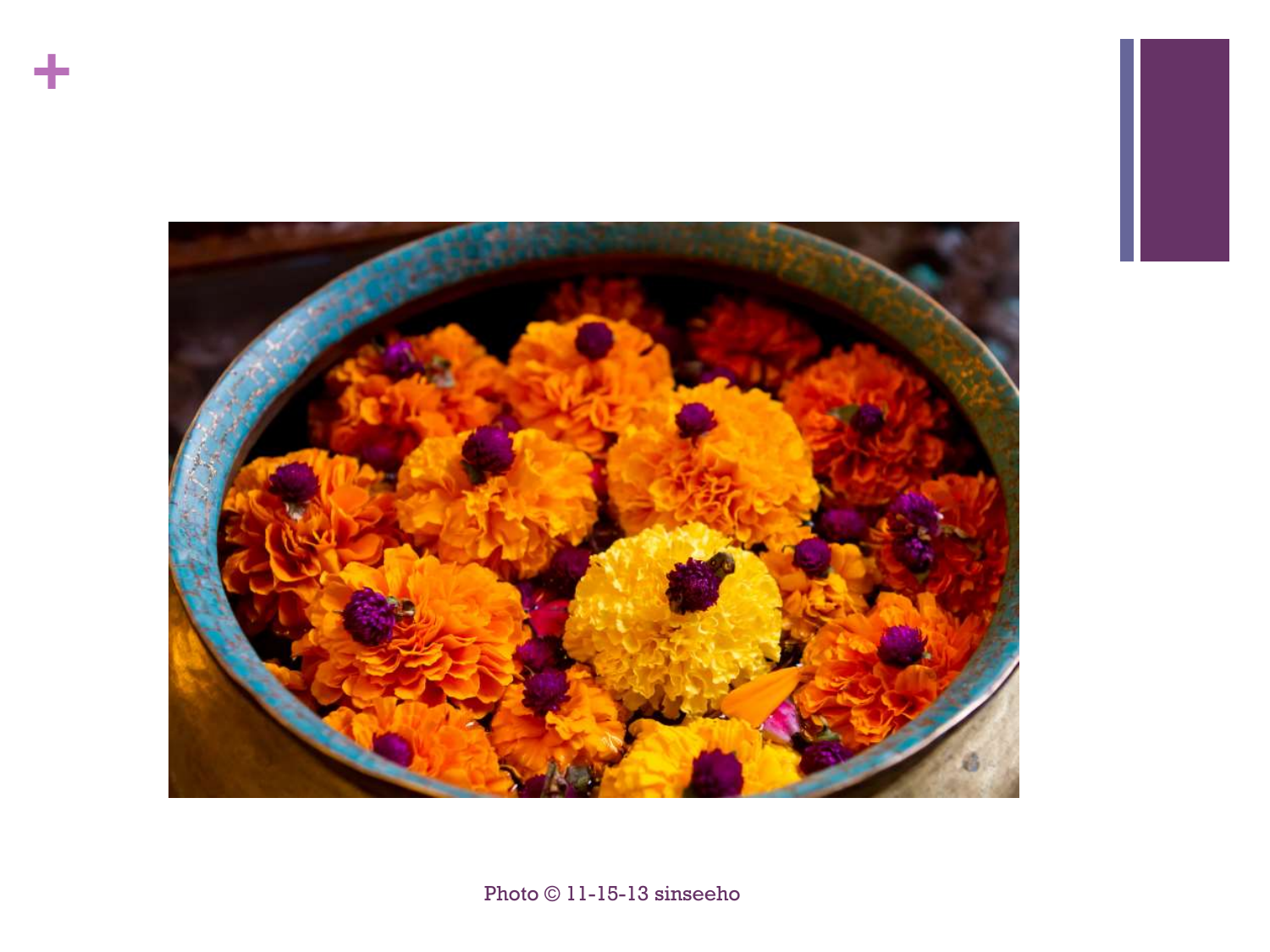## **+** Tips for Integrating Mindfulness into Anti-Oppression Pedagogy

- 1. *Assume that someone in the room has suffered from trauma.*
- *2. Prepare the students for these possible reactions beforehand.*
- 3. *Offer the option of opting out.*
- *4. Provide support resources.*
- *5. Hold the space.*

*(Berila, "Contemplating the Effects of Oppression).*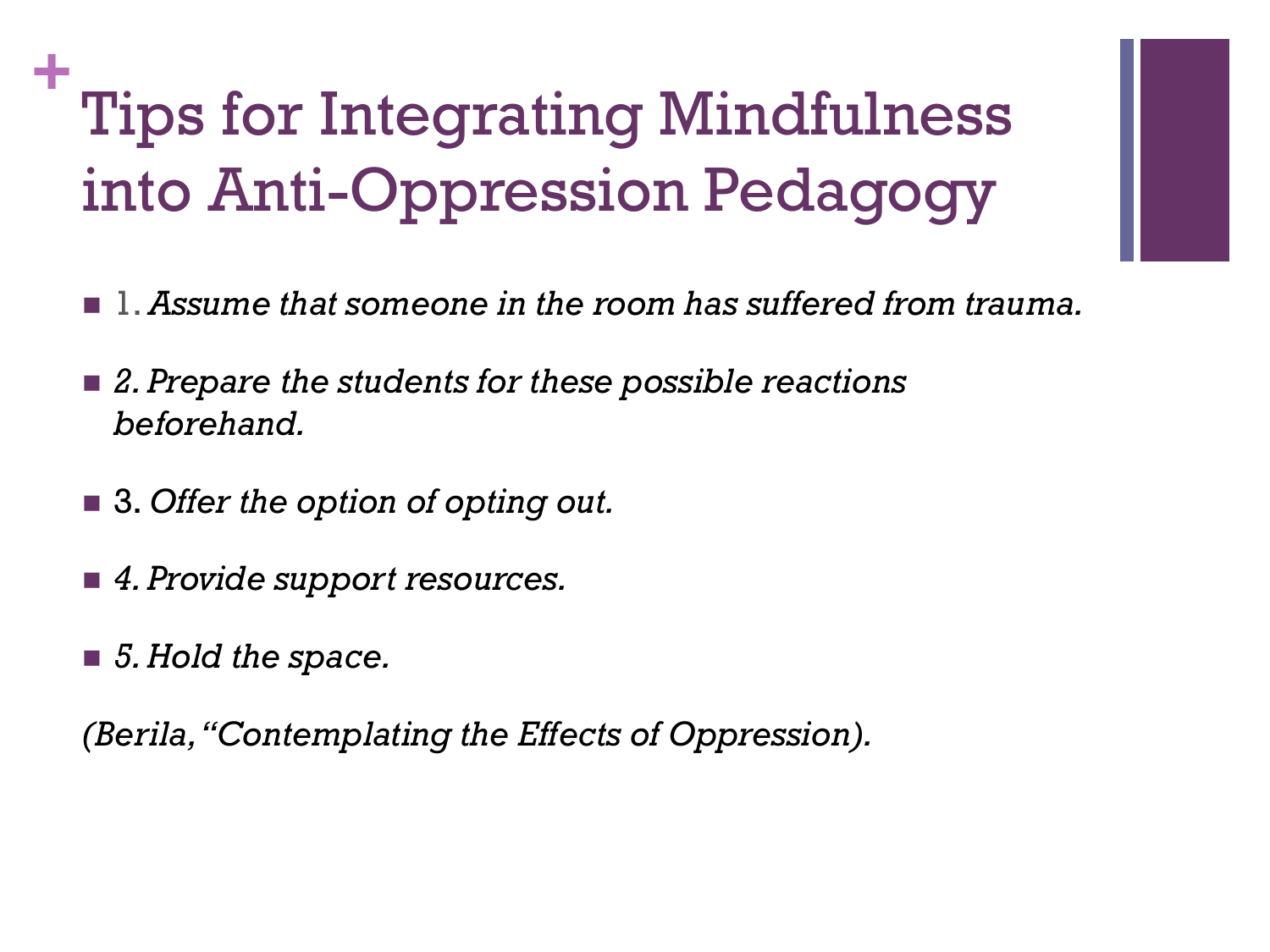# **+**

"You can't dominate people without separating them from each other and from themselves. The more people get plugged back into their bodies, each other, the more impossible [it] will be for us to be dominated and occupied. That's really the work right now."

--Eve Ensler in *On Being* Interview